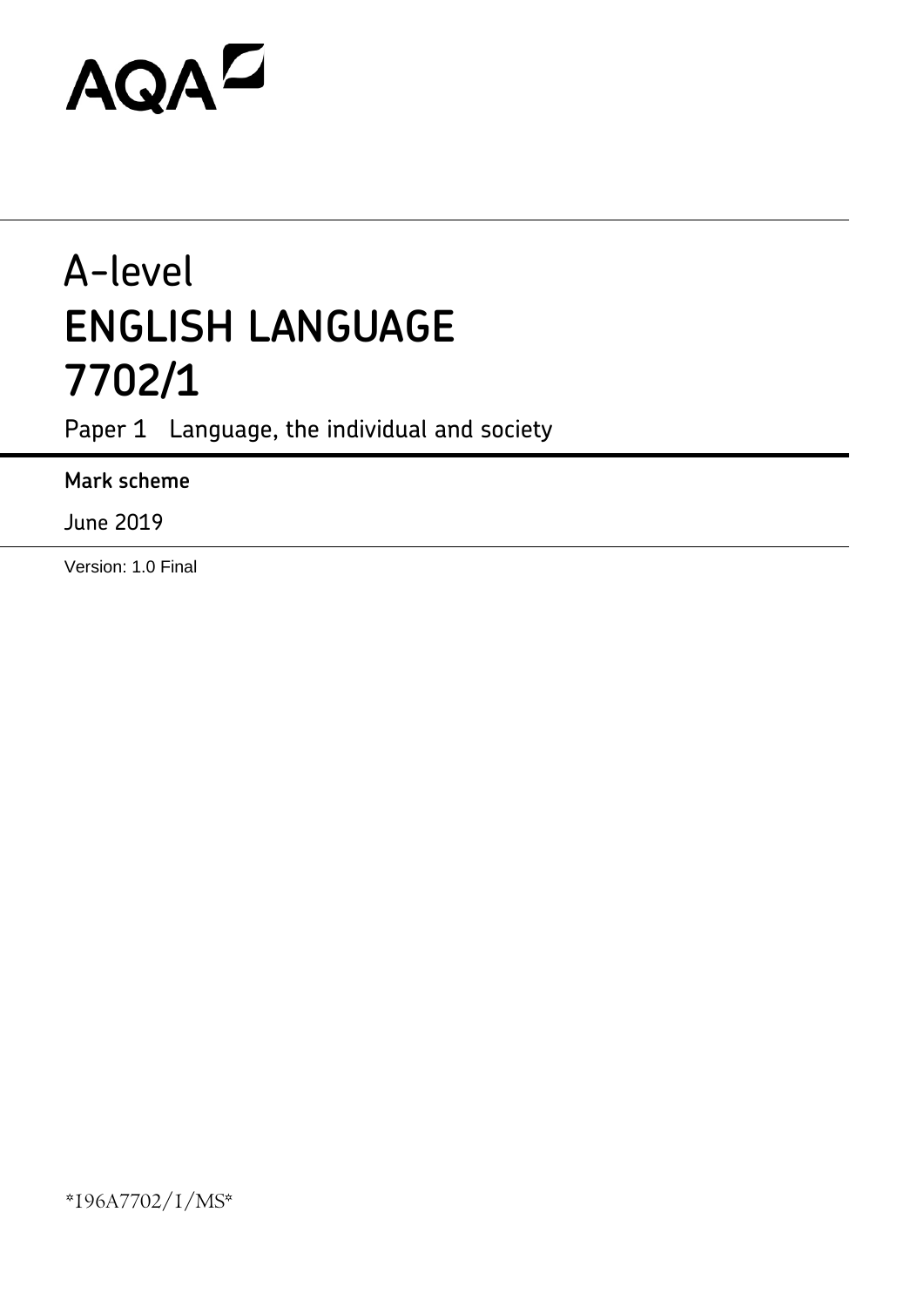Mark schemes are prepared by the Lead Assessment Writer and considered, together with the relevant questions, by a panel of subject teachers. This mark scheme includes any amendments made at the standardisation events which all associates participate in and is the scheme which was used by them in this examination. The standardisation process ensures that the mark scheme covers the students' responses to questions and that every associate understands and applies it in the same correct way. As preparation for standardisation each associate analyses a number of students' scripts. Alternative answers not already covered by the mark scheme are discussed and legislated for. If, after the standardisation process, associates encounter unusual answers which have not been raised they are required to refer these to the Lead Assessment Writer.

It must be stressed that a mark scheme is a working document, in many cases further developed and expanded on the basis of students' reactions to a particular paper. Assumptions about future mark schemes on the basis of one year's document should be avoided; whilst the guiding principles of assessment remain constant, details will change, depending on the content of a particular examination paper.

Further copies of this mark scheme are available from aqa.org.uk

2 Copyright © 2019 AQA and its licensors. All rights reserved.

AQA retains the copyright on all its publications. However, registered schools/colleges for AQA are permitted to copy material from this booklet for their own internal use, with the following important exception: AQA cannot give permission to schools/colleges to photocopy any material that is acknowledged to a third party even for internal use within the centre.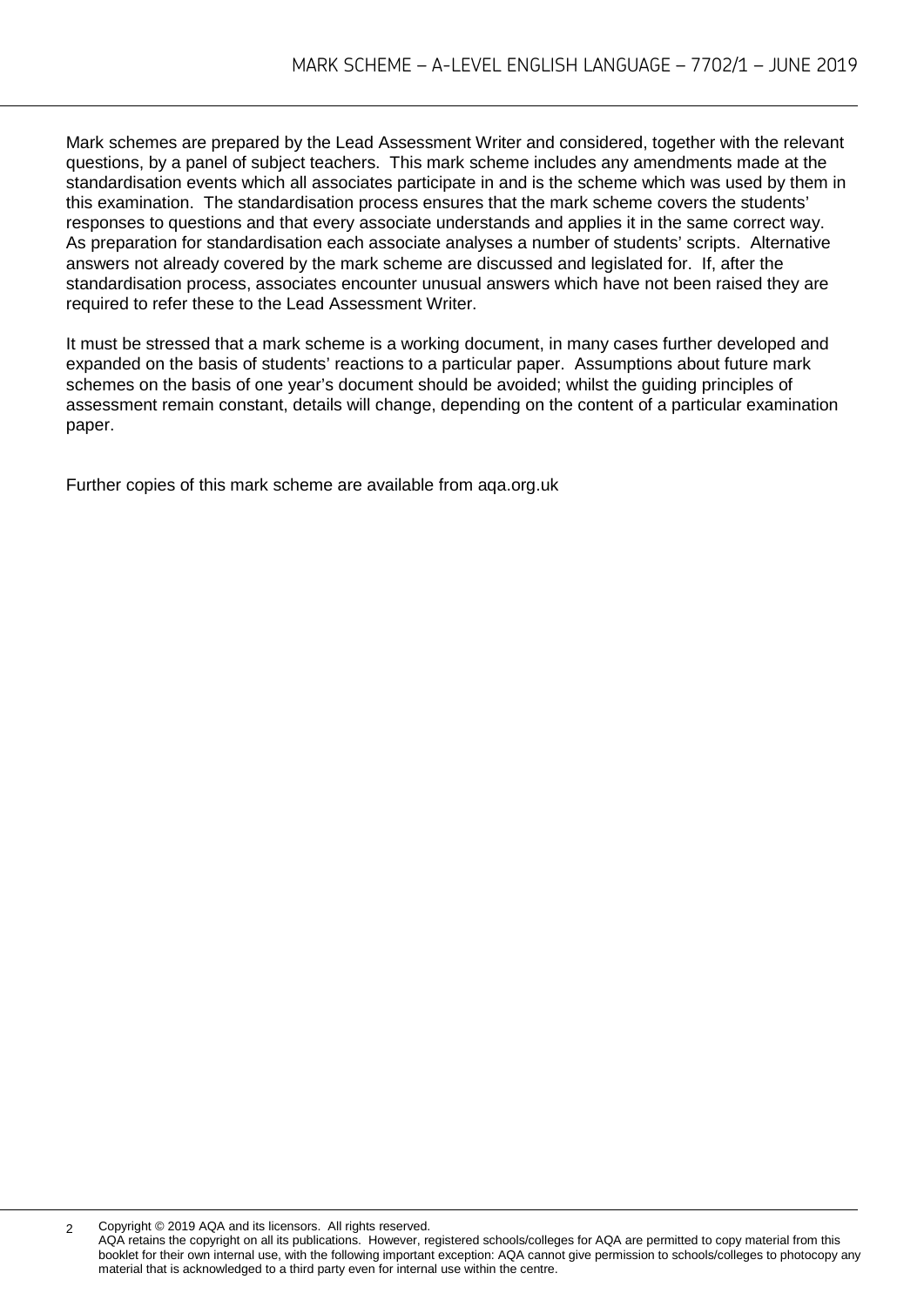#### **English Language Mark Scheme**

#### **How to Mark**

#### **Aims**

When you are marking your allocation of scripts your main aims should be to:

- recognise and identify the achievements of students
- place students in the appropriate mark level and in the appropriate part of that level (high, low, middle) for **each** Assessment Objective
- record your judgements with brief annotations and comments that are relevant to the mark scheme and make it clear to other examiners how you have arrived at the numerical mark awarded for each Assessment Objective
- put into a rank order the achievements of students (not to grade them − that is done later using the rank order that your marking has produced)
- ensure comparability of assessment for all students, regardless of question or examiner.

#### **Approach**

It is important to be **open minded** and **positive** when marking scripts.

The specification recognises the variety of experiences and knowledge that students will have. It encourages them to study language in a way that is relevant to them. The questions have been designed to give them opportunities to discuss what they have found out about language. It is important to assess the quality of **what the student offers**.

Do not mark scripts as though they were mere shadows of some Platonic ideal (or the answer **you** would have written). The mark schemes have been composed to assess **quality of response** and not to identify expected items of knowledge.

#### **Assessment objectives**

This component requires students to:

- **AO1:** Apply appropriate methods of language analysis, using associated terminology and coherent written expression
- **AO2:** Demonstrate critical understanding of concepts and issues relevant to language use
- **AO3:** Analyse and evaluate how contextual factors and language features are associated with the construction of meaning
- **AO4:** Explore connections across texts, informed by linguistic concepts and methods
- **AO5:** Demonstrate expertise and creativity in the use of English to communicate in different ways

#### **The marking grids**

The specification has generic marking grids with a hierarchy of performance characteristics for each Assessment Objective that are customised with indicative content for individual tasks. These have been designed to allow consistent assessment of the range of knowledge, understanding and skills that the specification demands across all tasks.

Within each Assessment Objective there are five broad levels representing different levels of achievement. Do not think of levels equalling grade boundaries.

You will be giving a mark to each separate assessment objective tested by a task.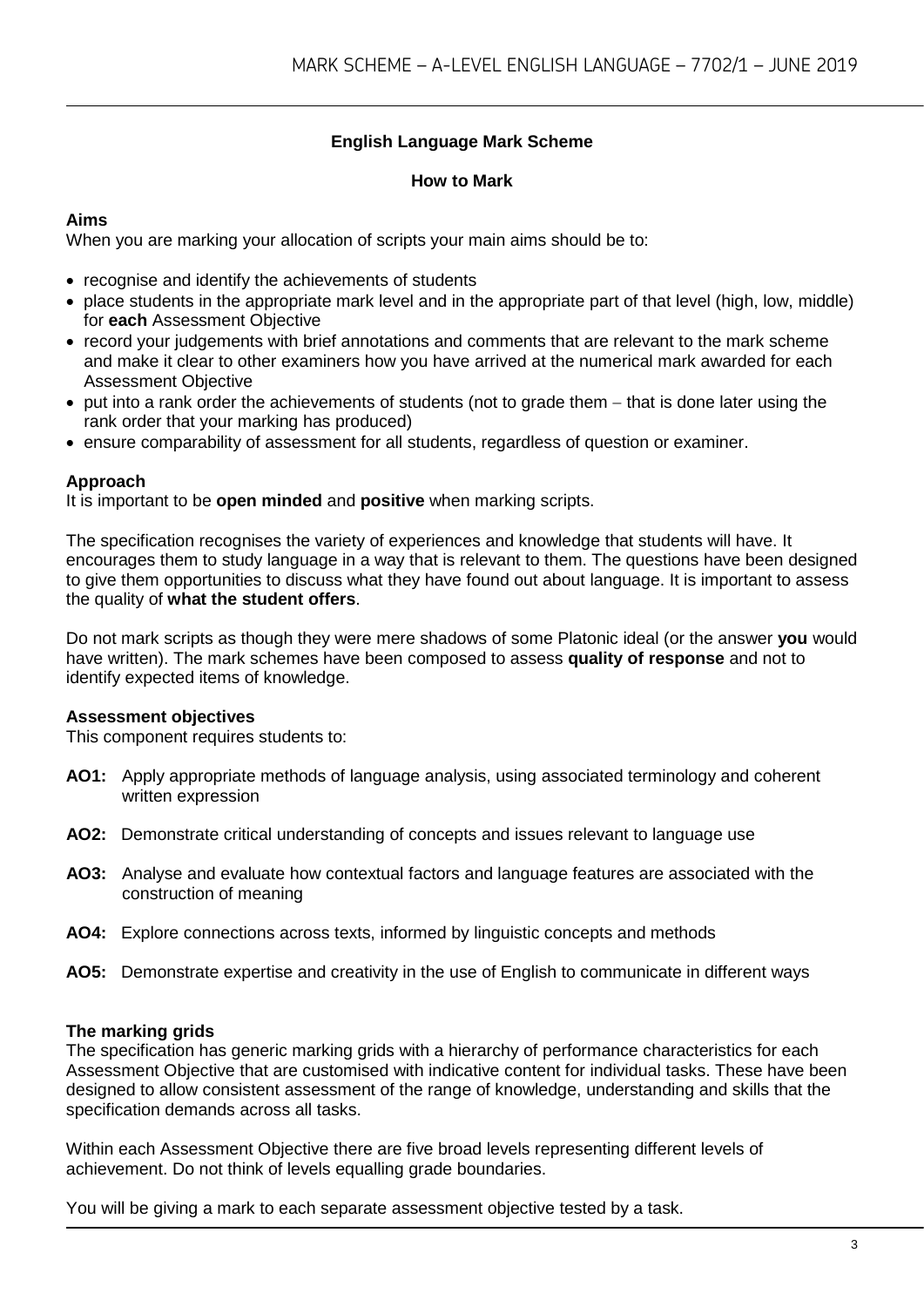Depending on the question, the levels will have different mark ranges assigned to them. This will reflect the different weighting of Assessment Objectives in particular tasks and across the examination as a whole. You may be required to give different marks to bands for different Assessment Objectives.

There is the same number of marks in each level for an individual question Assessment Objective. The number of marks per level will vary from two to four across different Assessment Objectives depending upon the number of marks allocated to the Assessment Objective in a particular question.

#### **Step 1 Using the grids and annotating scripts**

These levels of response mark schemes are broken down into five levels, each of which has descriptors.

On the left hand-side of the mark scheme, in bold, are the **generic descriptors** that identify the **performance characteristics** at 5 distinct levels. These are designed to identify clearly different levels and types of performance.

On the right-hand side are statements of **indicative content**. These give examples of the kind of things students might do that would exemplify the level. They are neither exhaustive nor required – they are simply indicative of what would appear at this level.

Having familiarised yourself with the descriptors and indicative content, read through the answer and annotate it (as instructed below) to identify the qualities that are being looked for and that it shows.

As you mark a script, use annotations to identify exactly where the student does the performance characteristics noted in the mark scheme. You should note where they give evidence of the indicative content you have been given.

Remember they may do things not mentioned in the indicative content but of similar quality – reward these too.

You can now check the levels and award a mark.

#### **Step 2 Writing a comment to determine a level**

Look back at the script. If you have made precise, full and accurate annotations it should be easy to see what level to award the answer.

When you look at a first script, it is useful to start at the lowest level of the mark scheme and use it as a ladder to see how far the answer can go up the scale.

The descriptors for a level indicate the different qualities that might be seen in the student's answer for that level. Good scripts will not necessarily be characterised by the descriptors in lower bands because they will be doing better things. You may find yourself thinking: no, better than that. If so, look to the higher levels. As you go up the levels with good scripts you will find they do the things characterised by the descriptors.

If it meets all the descriptors for the lowest level then go to the next one and decide if it meets this level, and so on, until you have a match between the level descriptors and the answer. With practice and familiarity, you will find that for better answers you will be able to skip through the lower levels of the mark scheme quickly.

When assigning a level, you should look at the overall quality of the answer and not look to pick holes in small and specific parts of the answer where the student has not performed quite as well as the rest.

If the answer covers different aspects of different levels of the mark scheme you should use a best-fit approach for defining the level and then use the variability of the response to help decide the mark within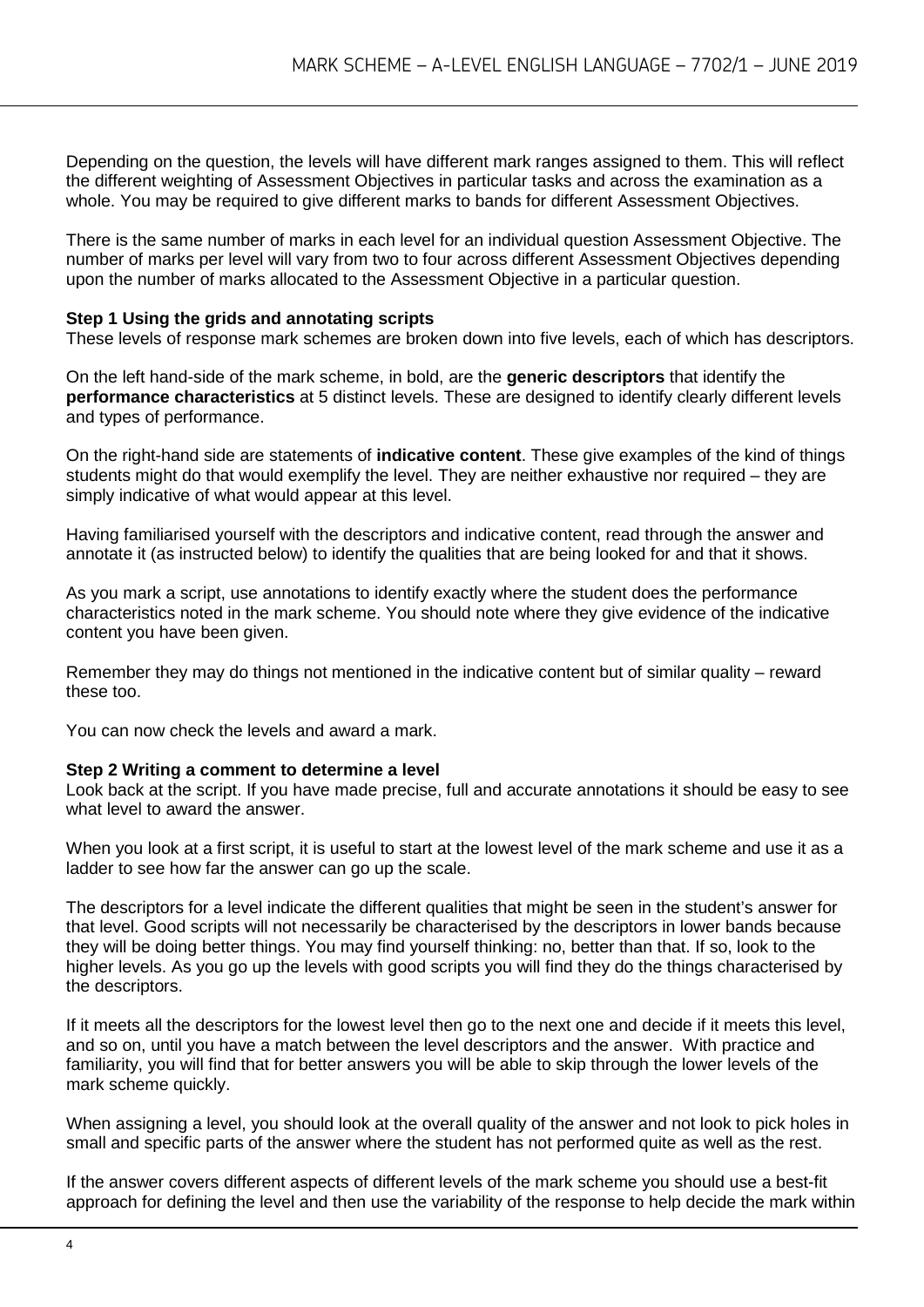the level; i.e. if the response fulfils most but not all of level 3 with a small amount of level 4 material, it would be placed in level 3 but be awarded a mark near the top of the level because of the level 4 content.

#### **Step 3 Determine a mark**

Once you have assigned a level you need to decide on the mark.

It is often best to start in the middle of the level's mark range and then check and adjust.

If there is a lot of indicative content fully identifiable in the work, you need to give the highest mark in the level. If only some is identifiable or it is only partially fulfilled, then give the lower mark.

The exemplar materials used during standardisation will also help. These scripts will have been awarded a mark by the Lead Examiner. You can compare the student's answer with the exemplar to determine if it is of the same standard, better or worse. You can then use this to allocate a mark for the answer based on the Lead Examiner's mark on the exemplar.

You may well need to read back through the answer as you apply the mark scheme to clarify points and assure yourself that the level and the mark are appropriate.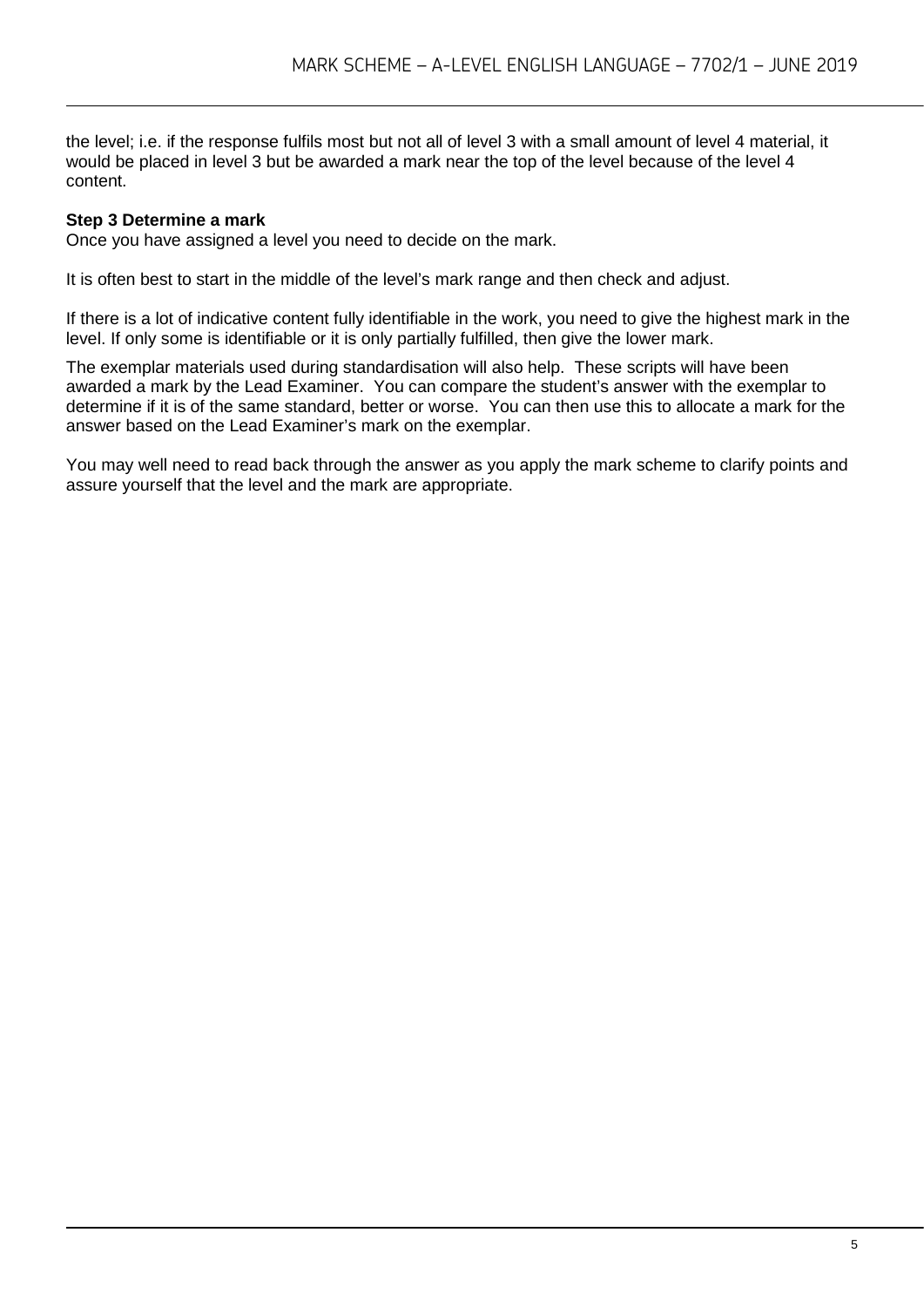#### **Annotating scripts**

It is vital that the way you arrive at a mark should be recorded on the script. This will help you with making accurate judgements and it will help any subsequent markers to identify how you are thinking, should adjustment need to be made.

#### **Where?**

- $\triangleright$  In the body of the script
- $\triangleright$  At the end of the answer

#### **What annotations?**

- **1 Ticks** 
	- used for **AO1**
	- placed **in the body of the script**
	- **at a point of credit**
	- **single** for **up to Level 3** credit -✔
	- **double** for **Level 4** credit ✔✔
	- **triple** for **Level 5** credit ✔✔✔

#### **2 Stamps**

- L1 L2 L3 L4 L5
- used for **AO2**, **AO3** and **AO4** in the **body of the script**
- **at a point of credit**

#### **3 Written comments**

- A **comment box** at the end of the answer for each AO
- Choose the right colour:
	- **AO1 Red**
	- **AO2 Blue**
	- **AO3 Green**
	- **AO4 Purple**
- Begin by writing AO1, AO2 etc. to identify further
- Don't just copy out grid statements interpret them in the light of what the script does

Please do not write negative comments about students' work or their alleged aptitudes. This is unprofessional and it impedes a positive marking approach.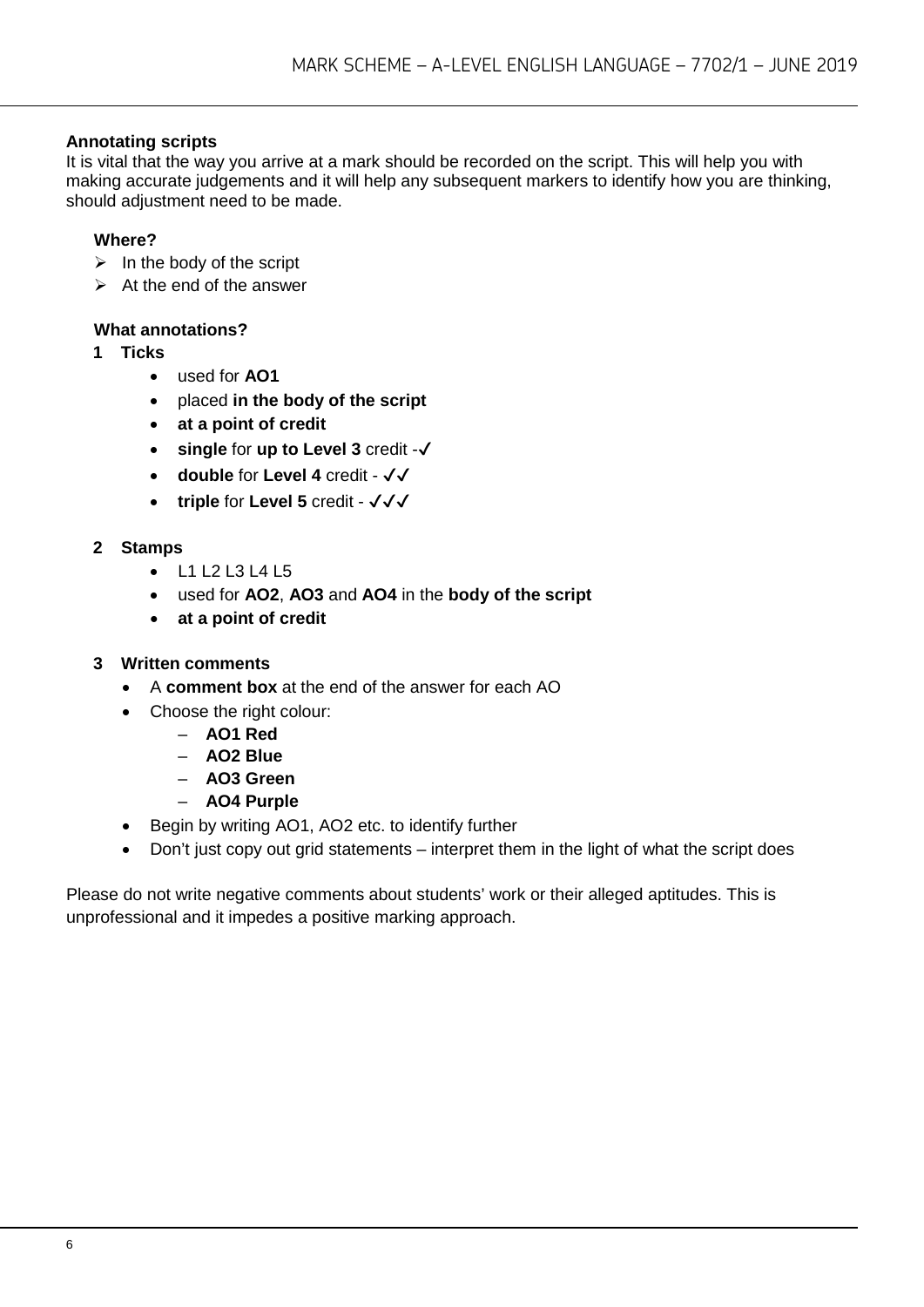#### **Distribution of Assessment Objectives and Weightings**

The table below is a reminder of which Assessment Objectives will be tested by the questions and tasks completed by students and the marks available for them.

| <b>Assessment</b><br><b>Objective</b> | AO <sub>1</sub> | AO <sub>2</sub> | AO <sub>3</sub> | AO4 | Total |
|---------------------------------------|-----------------|-----------------|-----------------|-----|-------|
| Question 1                            | 10              |                 | 15              |     | 25    |
| Question 2                            | 10              |                 | 15              |     | 25    |
| Question 3                            |                 |                 |                 | 20  | 20    |
| Questions 4/5                         | 15              | 15              |                 |     | 30    |
|                                       |                 |                 |                 |     | 100   |

#### **Section A – Textual variations and representations**

#### **Questions 1 and 2**

- Award a mark out of 10 for AO1, place in the left-hand mark box
- Award a mark out of 15 for AO3, place in the left-hand mark box

#### **Question 3**

• Award a mark out of 20 for AO4, place in the left-hand mark box

#### **Section B – Children's language development**

#### **Questions 4 and 5**

- Award a mark out of 15 for AO1, place in the left-hand mark box
- Award a mark out of 15 for AO2, place in the left-hand mark box

E-marker2 will total the marks for you and submit them when you have saved your work.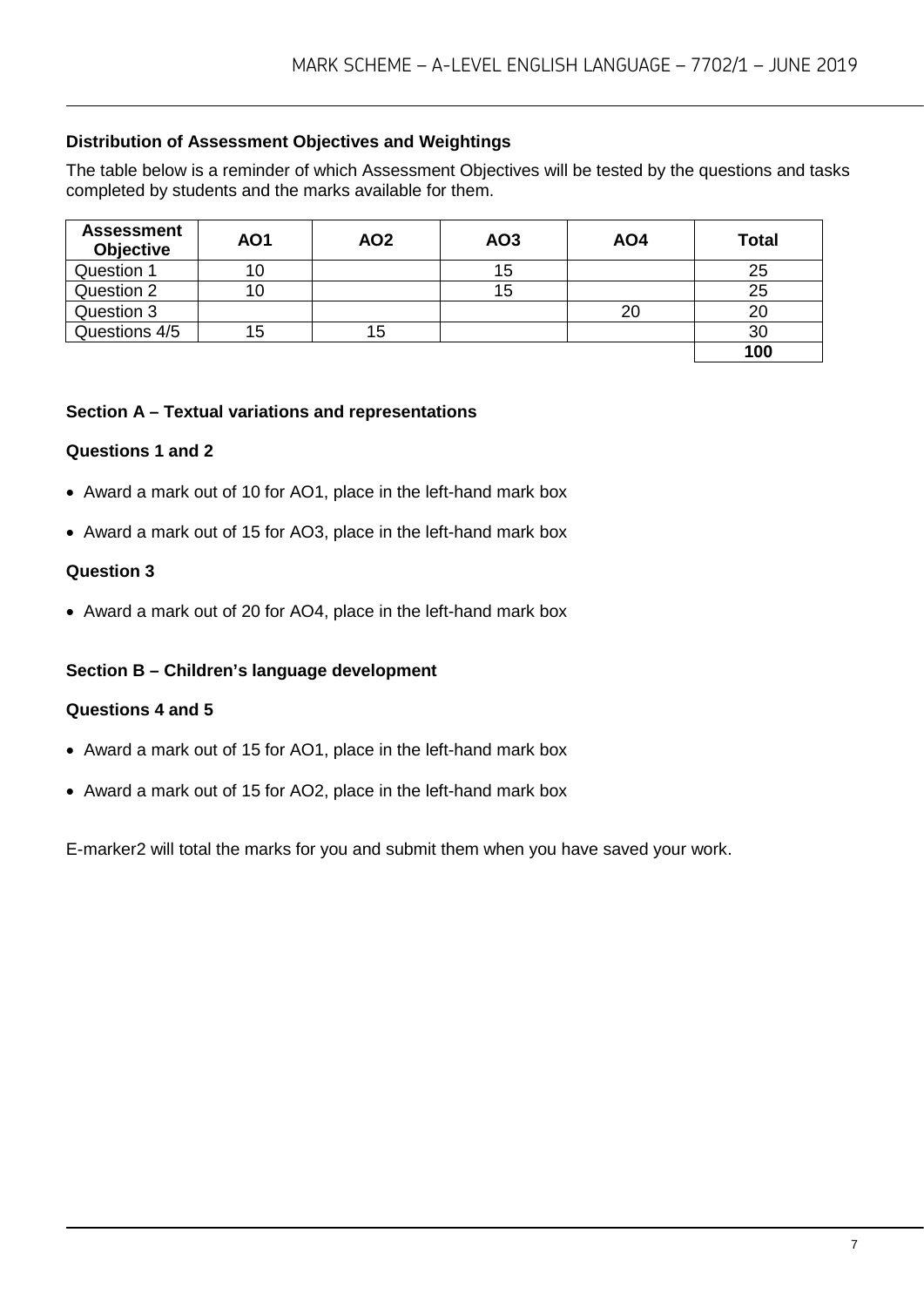#### **Section A: Textual variations and representations**

**0** 1 Analyse how Text A uses language to create meanings and representations.

**[25 marks]**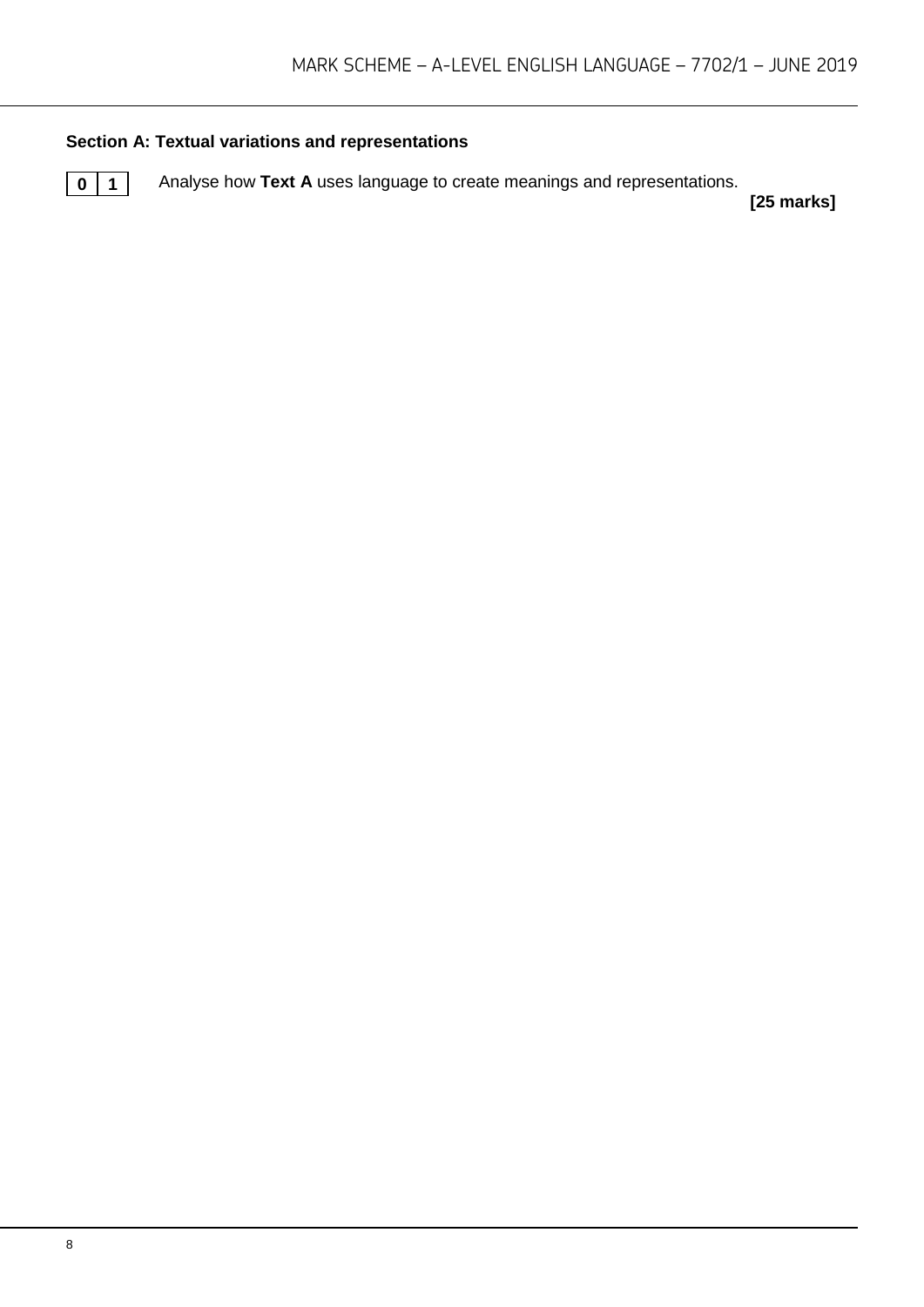|                     | AO1: Apply appropriate methods of language analysis, using associated terminology and<br>coherent written expression                                                                                                                                                                                                                           |                                                                                                                                                                                                                                                                                                                                                                           |  |
|---------------------|------------------------------------------------------------------------------------------------------------------------------------------------------------------------------------------------------------------------------------------------------------------------------------------------------------------------------------------------|---------------------------------------------------------------------------------------------------------------------------------------------------------------------------------------------------------------------------------------------------------------------------------------------------------------------------------------------------------------------------|--|
| Level/              | PERFORMANCE CHARACTERISTICS                                                                                                                                                                                                                                                                                                                    | <b>INDICATIVE CONTENT</b>                                                                                                                                                                                                                                                                                                                                                 |  |
| <b>Marks</b>        |                                                                                                                                                                                                                                                                                                                                                | These are examples of ways students'<br>work might exemplify the performance<br>characteristics in the question above.                                                                                                                                                                                                                                                    |  |
|                     |                                                                                                                                                                                                                                                                                                                                                | They indicate possible content and<br>how it can be treated at different<br>levels.                                                                                                                                                                                                                                                                                       |  |
| Level 5<br>$9 - 10$ | <b>Students will:</b><br>• apply linguistic methods and<br>terminology, identifying patterns and<br>complexities<br>apply different levels of language<br>$\bullet$<br>analysis in an integrated way,<br>recognising how they are connected<br>apply levels of language analysis with<br>rare errors<br>guide the reader.                      | Students are likely to describe features<br>such as:<br>• semantic patterns<br>• pragmatic features<br>• sentence and clause types, elements<br>and linking<br>• cohesion and textual structure.                                                                                                                                                                          |  |
| Level 4<br>$7 - 8$  | <b>Students will:</b><br>apply linguistic methods and terminology<br>$\bullet$<br>with precision and detail<br>apply two or more levels of language<br>$\bullet$<br>analysis<br>apply levels of language analysis with<br>occasional errors<br>develop a line of argument.                                                                     | Students are likely to describe features<br>such as:<br>• word classes in detail<br>• verb tenses, voice, aspect, modals<br>• phrases<br>• word formation processes.                                                                                                                                                                                                      |  |
| Level 3<br>$5 - 6$  | <b>Students will:</b><br>apply linguistic methods and terminology<br>consistently and appropriately<br>label features that have value for the task<br>label features with more accuracy than<br>inaccuracy<br>communicate with clear topics and<br>paragraphs.                                                                                 | Students are likely to describe features<br>such as:<br>• connotations<br>• semantic fields<br>• word classes<br>• verb moods<br>• icons, hyperlinks<br>• graphological features.                                                                                                                                                                                         |  |
| Level 2<br>$3 - 4$  | <b>Students will:</b><br>use linguistic methods and terminology<br>$\bullet$<br>inconsistently and sometimes without<br>value for the task<br>generalise about language use with<br>limited/unclear evidence<br>label features with more inaccuracy than<br>$\bullet$<br>accuracy<br>express ideas with organisation<br>$\bullet$<br>emerging. | Students are likely to:<br>• discuss formality and/or complexity (4)<br>• offer only one or two descriptions, e.g.<br>a word class, a sentence function (4)<br>• make unsupported generalisations<br>about language used (3)<br>• use a linguistic register of very general<br>terms e.g. sentence and word (3)<br>• quote imprecisely to illustrate<br>descriptions (3). |  |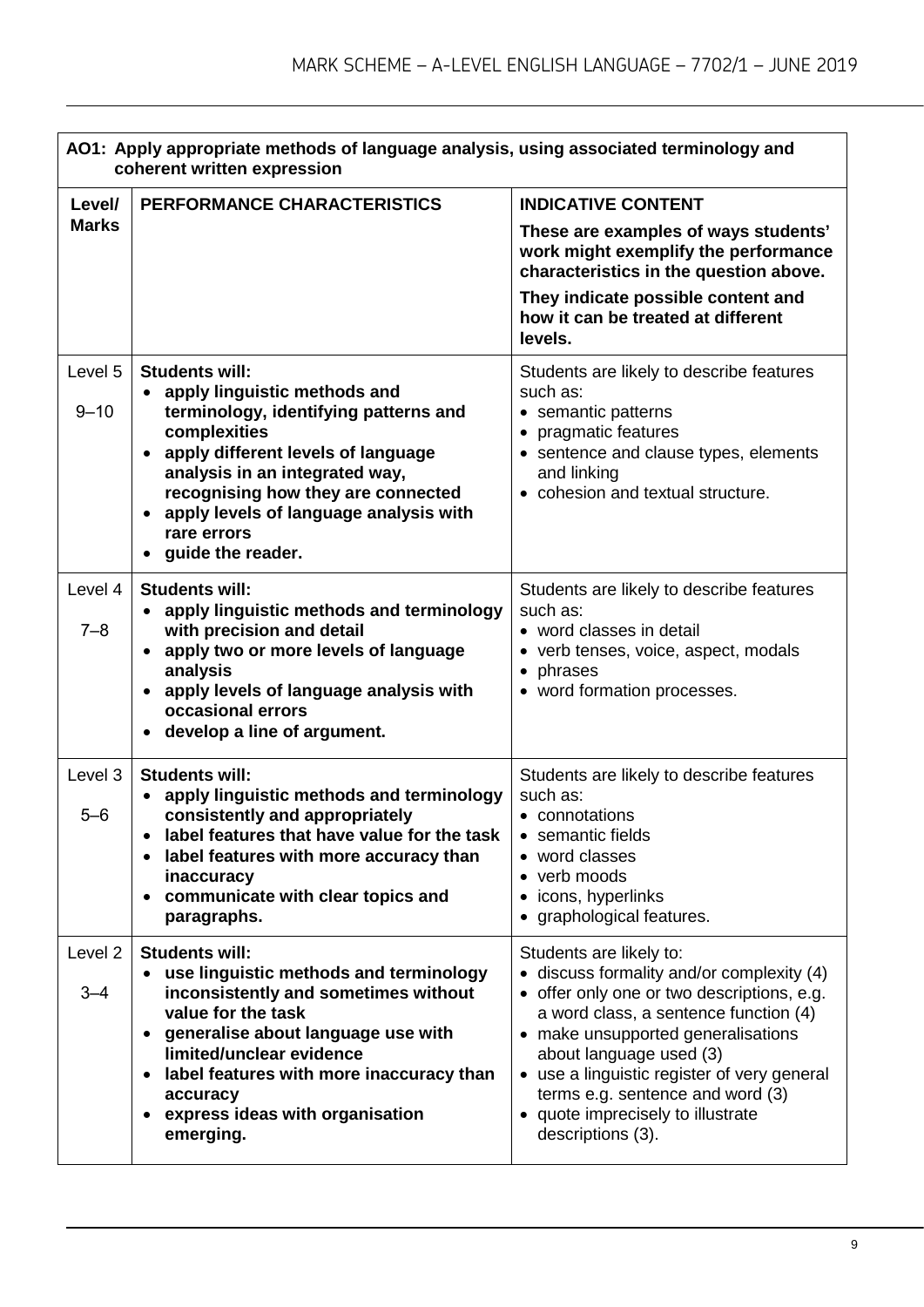| Level 1<br>$1 - 2$ | <b>Students will:</b><br>quote or identify features of language<br>without linguistic description<br>present material with limited<br>organisation. | Students are likely to:<br>• quote relevant examples without any<br>linguistic description. |
|--------------------|-----------------------------------------------------------------------------------------------------------------------------------------------------|---------------------------------------------------------------------------------------------|
| 0                  | Nothing written about the text or topic                                                                                                             |                                                                                             |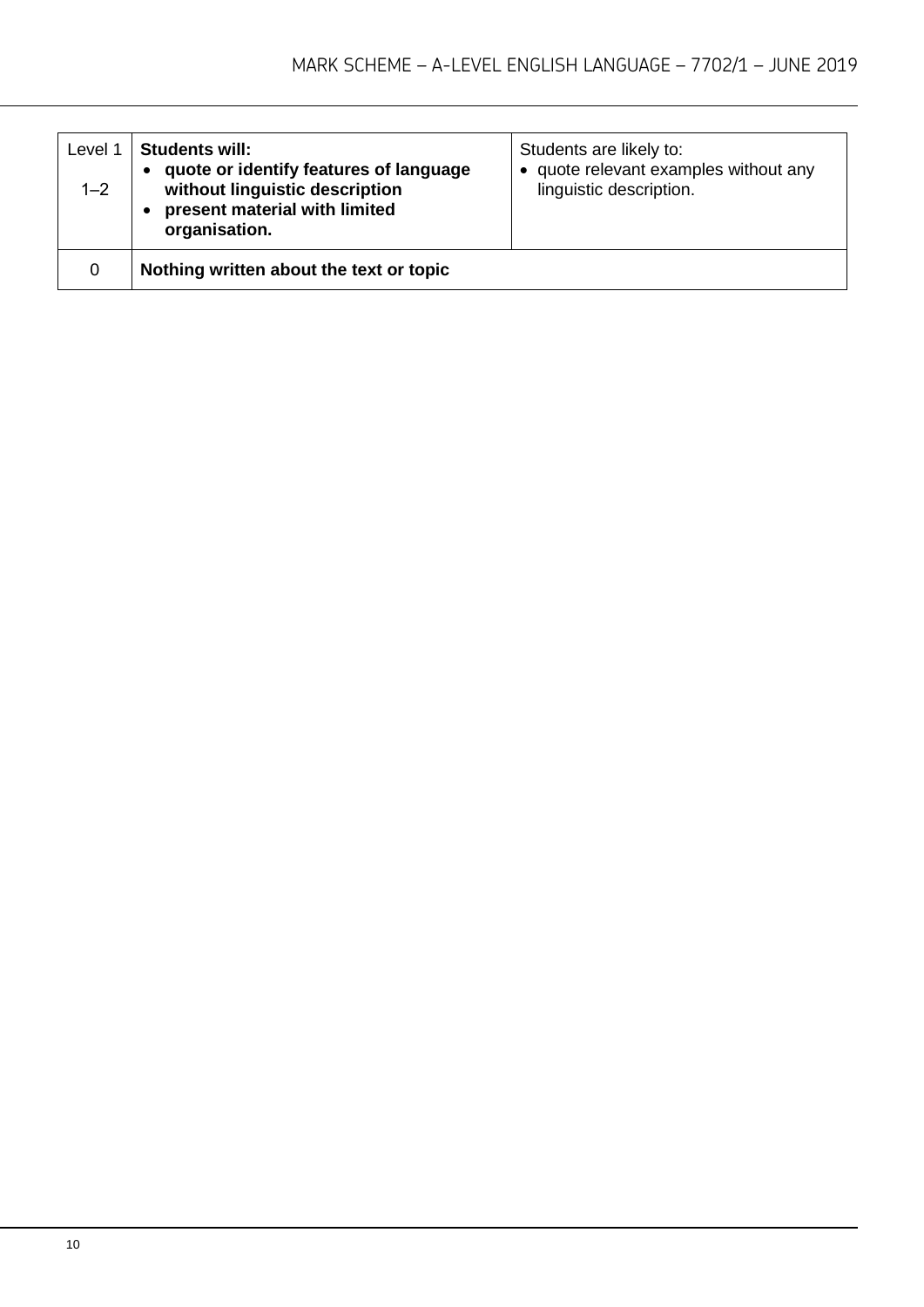|                               | AO3: Analyse and evaluate how contextual factors and language features are associated with<br>the construction of meaning                                           |                                                                                                                                                                                                                                                                                                                                    |  |
|-------------------------------|---------------------------------------------------------------------------------------------------------------------------------------------------------------------|------------------------------------------------------------------------------------------------------------------------------------------------------------------------------------------------------------------------------------------------------------------------------------------------------------------------------------|--|
| Level/                        | PERFORMANCE CHARACTERISTICS                                                                                                                                         | <b>INDICATIVE CONTENT</b>                                                                                                                                                                                                                                                                                                          |  |
| <b>Marks</b>                  |                                                                                                                                                                     | These are examples of ways students'<br>work might exemplify the performance<br>characteristics in the question above.                                                                                                                                                                                                             |  |
|                               |                                                                                                                                                                     | They indicate possible content and how it<br>can be treated at different levels.                                                                                                                                                                                                                                                   |  |
| Level 5<br>$13 - 15$          | <b>Students will:</b><br>• evaluate use of language and<br>representations according to context<br>• explore analysis within wider social<br>and cultural contexts. | Students are likely to:<br>• evaluate linguistic construction of values<br>and attitudes to food trends<br>• evaluate how contrasting representations<br>of the food industry are constructed<br>• evaluate the significance of journalistic<br>context and online dimension<br>• evaluate representations of the modern<br>world. |  |
| Level 4                       | <b>Students will:</b><br>analyse how language choices create<br>$\bullet$                                                                                           | Students are likely to:<br>• analyse how audience is addressed and                                                                                                                                                                                                                                                                 |  |
| $10 - 12$                     | meanings and representations<br>analyse how aspects of context work<br>$\bullet$<br>together to affect language use.                                                | positioned<br>• analyse how language is used to represent<br>the writer<br>• analyse presentation of attitudes towards<br>food trends<br>• analyse representations of London<br>restaurants.                                                                                                                                       |  |
| Level 3                       | <b>Students will:</b>                                                                                                                                               | Students are likely to:                                                                                                                                                                                                                                                                                                            |  |
| $7 - 9$                       | interpret significance of specific<br>choices of language according to<br>context<br>link specific language choices with an<br>aspect of context.                   | interpret vocabulary used to describe food<br>• examine use of the third person point of<br>view/direct address<br>• interpret vocabulary for humorous intent<br>link choices of language to audience,<br>purpose, blog.                                                                                                           |  |
| Level <sub>2</sub><br>$4 - 6$ | <b>Students will:</b><br>identify distinctive features of<br>language and significant aspects of<br>context.                                                        | Students are likely to:<br>identify language about food<br>identify language about restaurants<br>identify online newspaper features<br>$\bullet$ identify purpose $-$ to<br>persuade/entertain/comment.                                                                                                                           |  |
| Level 1<br>$1 - 3$            | <b>Students will:</b><br>paraphrase or describe content of<br>texts<br>misunderstand text or context.                                                               | Students are likely to:<br>• give factual information about the writer's<br>ideas/content<br>• show literal understanding of information<br>• rely on lengthy quotations.                                                                                                                                                          |  |
| $\mathbf 0$                   | Nothing written about the text or topic                                                                                                                             |                                                                                                                                                                                                                                                                                                                                    |  |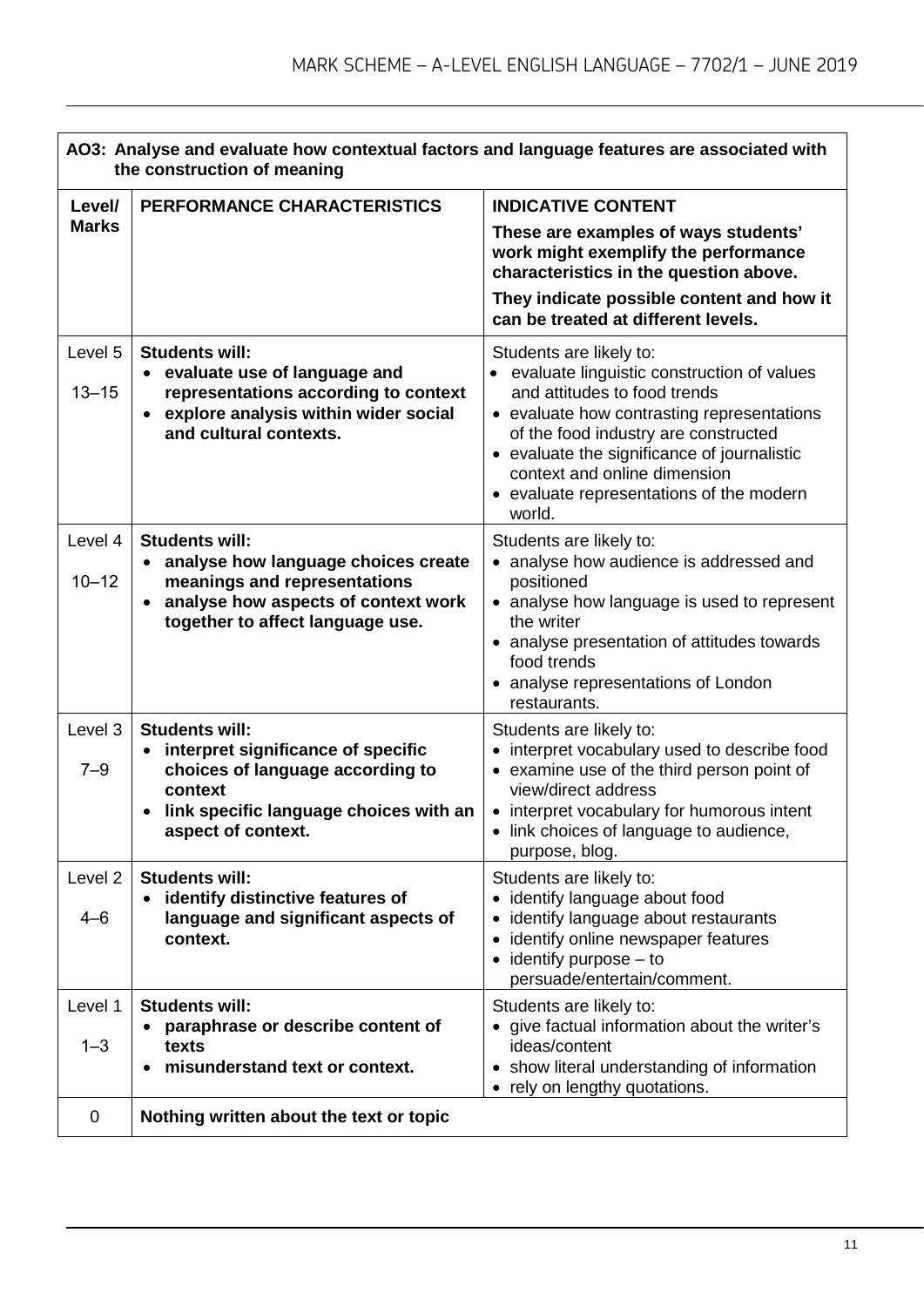**0** 2 Analyse how Text B uses language to create meanings and representations.

**[25 marks]**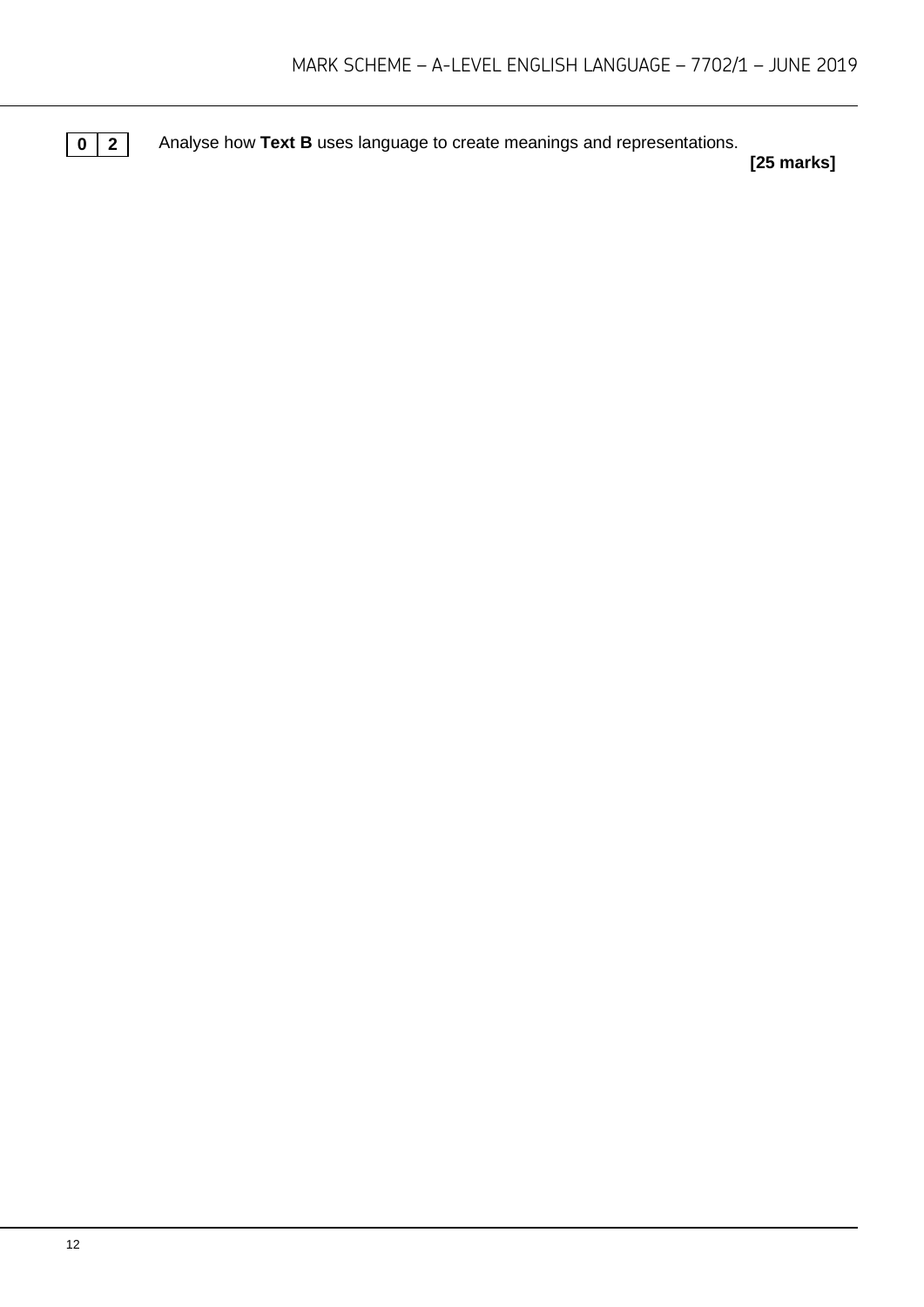|                        | AO1: Apply appropriate methods of language analysis, using associated terminology and<br>coherent written expression                                                                                                                                                                                                                           |                                                                                                                                                                                                                                                                                                                                                                           |  |
|------------------------|------------------------------------------------------------------------------------------------------------------------------------------------------------------------------------------------------------------------------------------------------------------------------------------------------------------------------------------------|---------------------------------------------------------------------------------------------------------------------------------------------------------------------------------------------------------------------------------------------------------------------------------------------------------------------------------------------------------------------------|--|
| Level/<br><b>Marks</b> | PERFORMANCE CHARACTERISTICS                                                                                                                                                                                                                                                                                                                    | <b>INDICATIVE CONTENT</b><br>These are examples of ways students'                                                                                                                                                                                                                                                                                                         |  |
|                        |                                                                                                                                                                                                                                                                                                                                                | work might exemplify the performance<br>characteristics in the question above.                                                                                                                                                                                                                                                                                            |  |
|                        |                                                                                                                                                                                                                                                                                                                                                | They indicate possible content and<br>how it can be treated at different<br>levels.                                                                                                                                                                                                                                                                                       |  |
| Level 5<br>$9 - 10$    | <b>Students will:</b><br>• apply linguistic methods and<br>terminology, identifying patterns and<br>complexities<br>apply different levels of language<br>$\bullet$<br>analysis in an integrated way,<br>recognising how they are connected<br>apply levels of language analysis with                                                          | Students are likely to describe features<br>such as:<br>• semantic patterns<br>• pragmatic features<br>• sentence and clause types, elements<br>and linking<br>• cohesion and textual structure.                                                                                                                                                                          |  |
|                        | rare errors<br>guide the reader.                                                                                                                                                                                                                                                                                                               |                                                                                                                                                                                                                                                                                                                                                                           |  |
| Level 4<br>$7 - 8$     | <b>Students will:</b><br>apply linguistic methods and terminology<br>$\bullet$<br>with precision and detail<br>apply two or more levels of language<br>$\bullet$<br>analysis<br>apply levels of language analysis with<br>$\bullet$<br>occasional errors<br>develop a line of argument.                                                        | Students are likely to describe features<br>such as:<br>• word classes in detail<br>• verb tenses, voice, aspect, modals<br>• phrases.                                                                                                                                                                                                                                    |  |
| Level 3<br>$5 - 6$     | <b>Students will:</b><br>apply linguistic methods and terminology<br>$\bullet$<br>consistently and appropriately<br>label features that have value for the task<br>label features with more accuracy than<br>inaccuracy<br>communicate with clear topics and<br>$\bullet$<br>paragraphs.                                                       | Students are likely to describe features<br>such as:<br>• connotations<br>• semantic fields<br>• word classes<br>• verb moods<br>• archaisms<br>• spellings.                                                                                                                                                                                                              |  |
| Level 2<br>$3 - 4$     | <b>Students will:</b><br>use linguistic methods and terminology<br>$\bullet$<br>inconsistently and sometimes without<br>value for the task<br>generalise about language use with<br>limited/unclear evidence<br>label features with more inaccuracy than<br>$\bullet$<br>accuracy<br>express ideas with organisation<br>$\bullet$<br>emerging. | Students are likely to:<br>• discuss formality and/or complexity (4)<br>• offer only one or two descriptions, e.g.<br>a word class, a sentence function (4)<br>• make unsupported generalisations<br>about language used (3)<br>• use a linguistic register of very general<br>terms e.g. sentence and word (3)<br>• quote imprecisely to illustrate<br>descriptions (3). |  |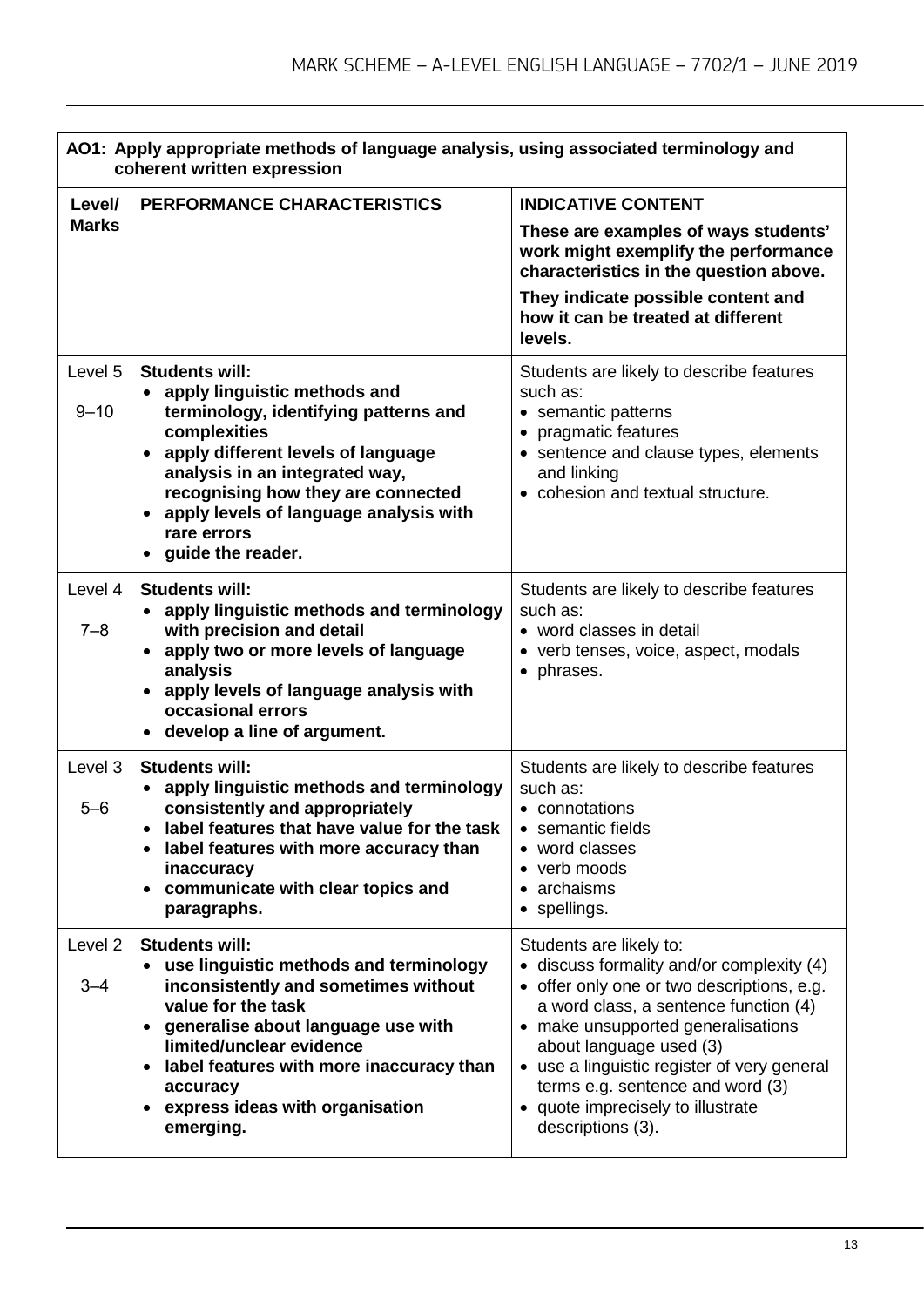| Level 1<br>$1 - 2$ | <b>Students will:</b><br>quote or identify features of language<br>without linguistic description<br>present material with limited<br>organisation. | Students are likely to:<br>• quote relevant examples without any<br>linguistic description. |
|--------------------|-----------------------------------------------------------------------------------------------------------------------------------------------------|---------------------------------------------------------------------------------------------|
| 0                  | Nothing written about the text or topic                                                                                                             |                                                                                             |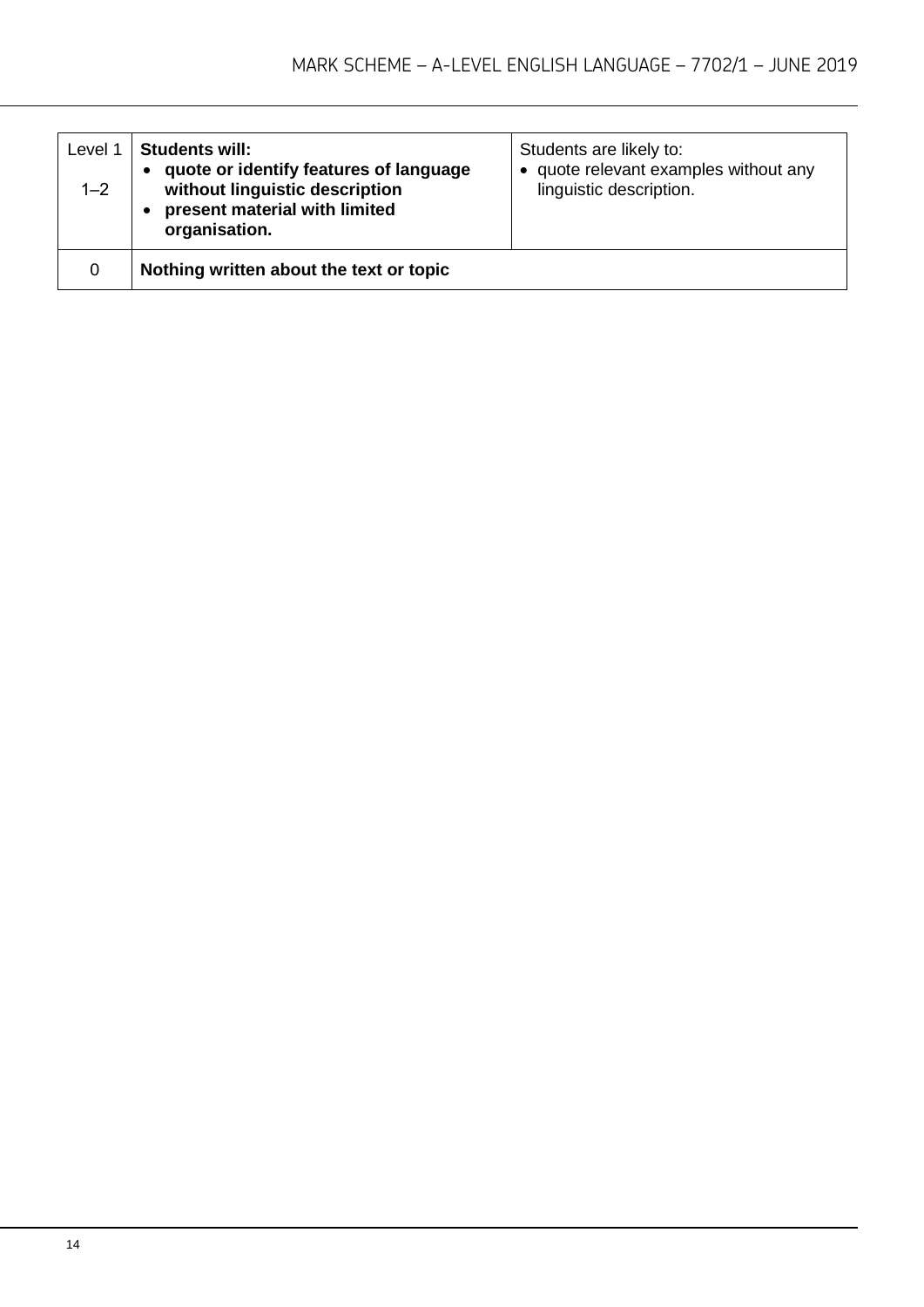| AO3: Analyse and evaluate how contextual factors and language features are associated with<br>the construction of meaning |                                                                                                                                                                                                   |                                                                                                                                                                                                                                                  |
|---------------------------------------------------------------------------------------------------------------------------|---------------------------------------------------------------------------------------------------------------------------------------------------------------------------------------------------|--------------------------------------------------------------------------------------------------------------------------------------------------------------------------------------------------------------------------------------------------|
| Level/                                                                                                                    | PERFORMANCE CHARACTERISTICS                                                                                                                                                                       | <b>INDICATIVE CONTENT</b>                                                                                                                                                                                                                        |
| <b>Marks</b>                                                                                                              |                                                                                                                                                                                                   | These are examples of ways students'<br>work might exemplify the performance<br>characteristics in the question above.<br>They indicate possible content and                                                                                     |
|                                                                                                                           |                                                                                                                                                                                                   | how it can be treated at different<br>levels.                                                                                                                                                                                                    |
| Level 5<br>$13 - 15$                                                                                                      | <b>Students will:</b><br>• evaluate use of language and<br>representations according to context                                                                                                   | Students are likely to:<br>• evaluate historical dimensions of<br>language use                                                                                                                                                                   |
|                                                                                                                           | explore analysis within wider social and<br>cultural contexts.                                                                                                                                    | • evaluate linguistic construction of<br>values and attitudes conveyed<br>• evaluate the representation of food<br>trends<br>• evaluate representation of the writer's<br>contemporary world.                                                    |
| Level 4<br>$10 - 12$                                                                                                      | <b>Students will:</b><br>analyse how language choices create<br>meanings and representations<br>analyse how aspects of context work<br>$\bullet$<br>together to affect language use.              | Students are likely to:<br>• analyse how audience is addressed<br>and positioned<br>• analyse how language is used to<br>represent the writer<br>• analyse how language is used to<br>represent food trends<br>• analyse how language is used to |
| Level 3<br>$7 - 9$                                                                                                        | <b>Students will:</b><br>interpret significance of specific choices<br>$\bullet$<br>of language according to context<br>link specific language choices with an<br>$\bullet$<br>aspect of context. | represent society.<br>Students are likely to:<br>• examine how period affects vocabulary<br>• examine use of third person narrative<br>• interpret how the writer presents<br>restaurants and events                                             |
|                                                                                                                           |                                                                                                                                                                                                   | • link choices of language to audience,<br>purpose, newspaper article.                                                                                                                                                                           |
| Level <sub>2</sub><br>4–6                                                                                                 | <b>Students will:</b><br>identify distinctive features of language<br>and significant aspects of context.                                                                                         | Students are likely to:<br>• identify and exemplify purposes of the<br>article<br>• identify language about food<br>• identify language about society<br>• describe potential audience as readers<br>of newspapers.                              |
| Level 1<br>$1 - 3$                                                                                                        | <b>Students will:</b><br>paraphrase or describe content of texts<br>misunderstand text or context.                                                                                                | Students are likely to:<br>• give an account of the events described<br>• show literal understanding of<br>information<br>• rely on lengthy quotations.                                                                                          |
| 0                                                                                                                         | Nothing written about the text or topic                                                                                                                                                           |                                                                                                                                                                                                                                                  |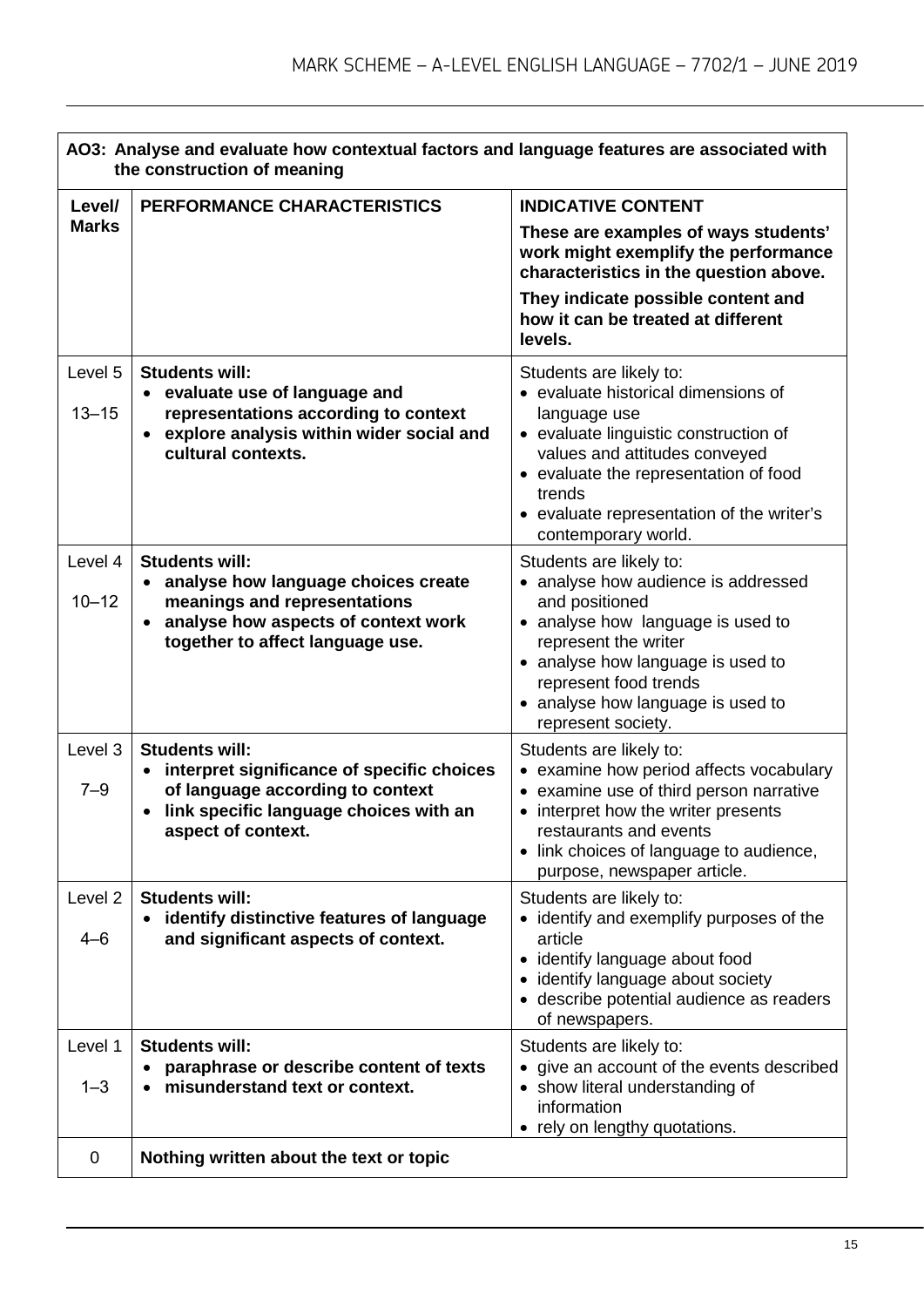**0 3** Explore the similarities and differences in the ways that **Text A** and **Text B** use language. **[20 marks]**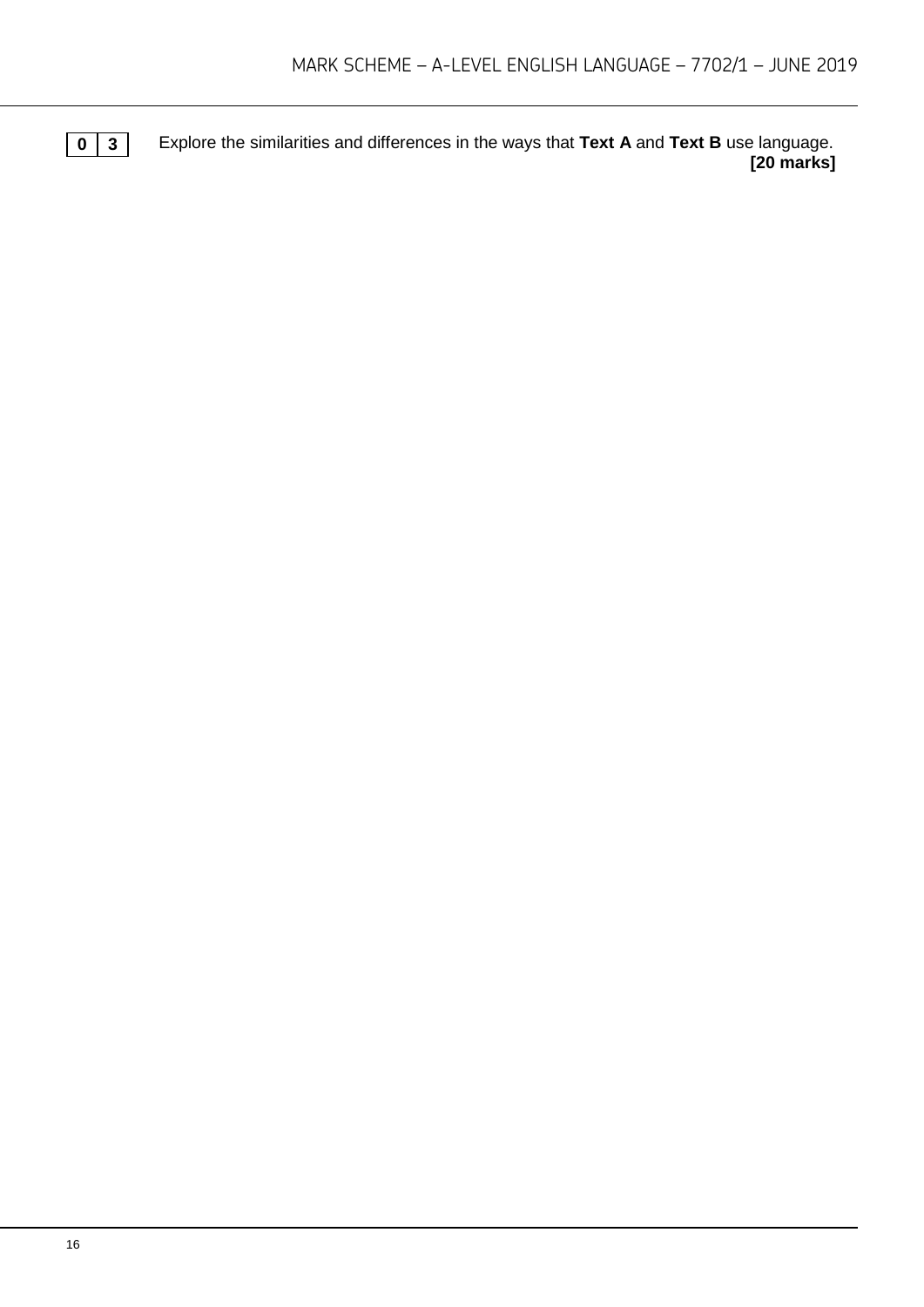|                      | AO4: Explore connections across texts, informed by linguistic concepts and methods                              |                                                                                                                                                                                                                      |  |
|----------------------|-----------------------------------------------------------------------------------------------------------------|----------------------------------------------------------------------------------------------------------------------------------------------------------------------------------------------------------------------|--|
| Level/               | <b>PERFORMANCE CHARACTERISTICS</b>                                                                              | <b>INDICATIVE CONTENT</b>                                                                                                                                                                                            |  |
| <b>Marks</b>         |                                                                                                                 | These are examples of ways students' work<br>might exemplify the performance<br>characteristics in the question above.                                                                                               |  |
|                      |                                                                                                                 | They indicate possible content and how it<br>can be treated at different levels.                                                                                                                                     |  |
| Level 5<br>$17 - 20$ | <b>Students will:</b><br>• evaluate the<br>importance/significance/effect of<br>connections found across texts. | Students are likely to:<br>• evaluate discourses about<br>food/fashion/society/status<br>• evaluate effects of contemporary/historical<br>contexts on language use, representations<br>and meanings                  |  |
|                      |                                                                                                                 | • evaluate effects of technological contexts on<br>language use, representations and meanings<br>• evaluate effects of social contexts on<br>language use, representations and meanings.                             |  |
| Level 4              | <b>Students will:</b><br>explore connections between texts<br>$\bullet$                                         | Students are likely to:<br>• explore media contexts, representations and                                                                                                                                             |  |
| $13 - 16$            | by linking language and context.                                                                                | language use<br>• explore historical contexts and language use<br>• explore technological contexts and language<br>use                                                                                               |  |
| Level 3              | <b>Students will:</b>                                                                                           | • explore social contexts and language use.<br>Students are likely to:                                                                                                                                               |  |
| $9 - 12$             | make connections across texts by<br>identifying similar or different uses<br>of language/content/context.       | contrast use of second/third person pronouns<br>contrast use of sentence types and functions<br>• compare and contrast vocabulary used to<br>describe food/society<br>• compare and contrast other uses of language. |  |
| Level 2              | <b>Students will:</b>                                                                                           | Students are likely to:                                                                                                                                                                                              |  |
| $5 - 8$              | make connections at a literal level.                                                                            | • compare topics<br>• compare purposes to inform and<br>persuade/entertain/discuss<br>• contrast audiences/users and<br>writers/producers<br>• contrast genres.                                                      |  |
| Level 1              | <b>Students will:</b>                                                                                           | Students are likely to:                                                                                                                                                                                              |  |
| $1 - 4$              | discuss relevant aspects of texts<br>without making connections<br>explicitly.                                  | • make one/two implicit connections (4)<br>make implicit connections by using similar<br>$\bullet$<br>topics for paragraphs (3)<br>• write about each text separately (2)<br>• write about one text only (1).        |  |
| 0                    | Nothing written about the text or topic                                                                         |                                                                                                                                                                                                                      |  |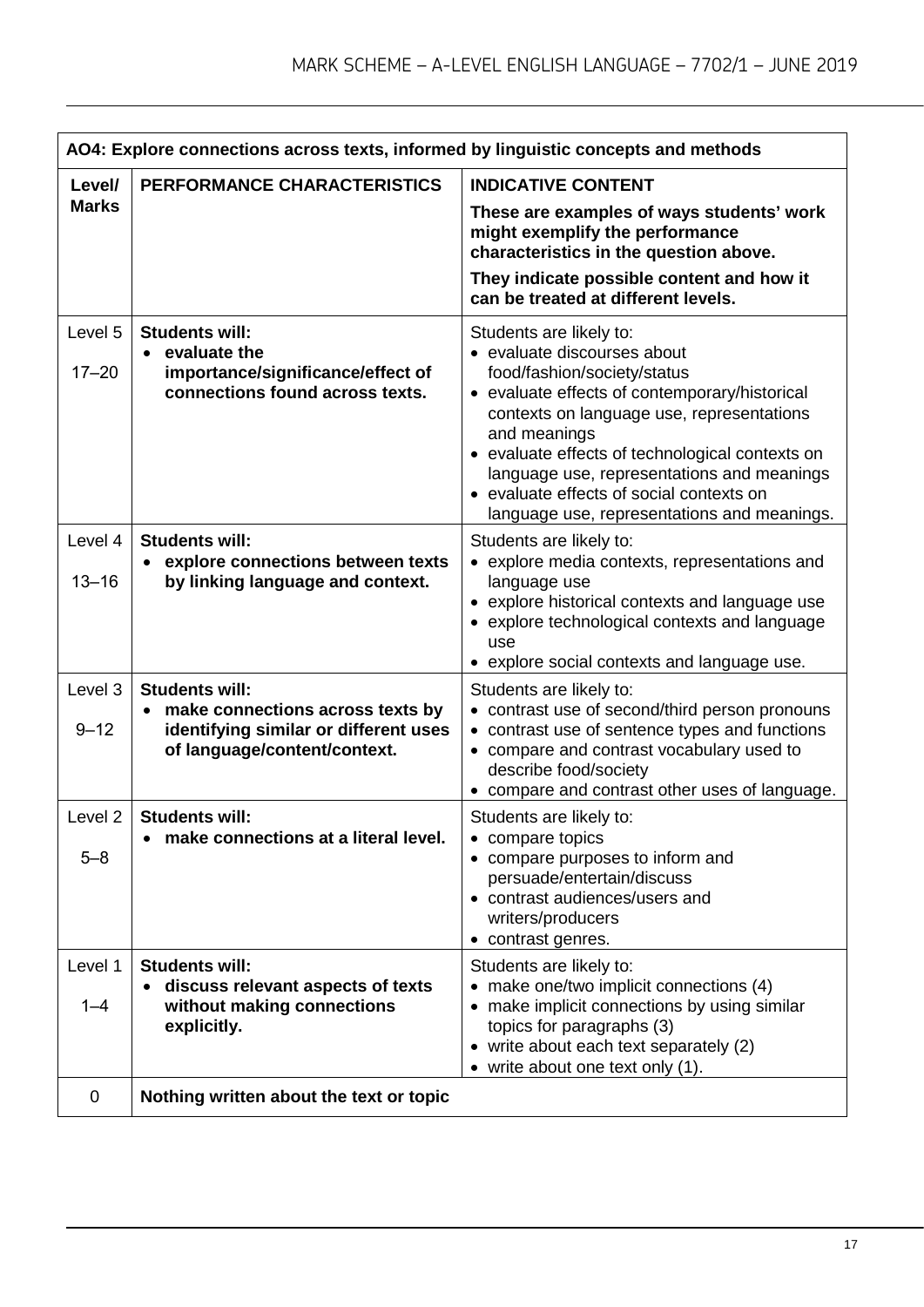#### **Section B: Children's language development**

**0 4** 'Without the stimulus of different contexts, children cannot fully develop their language.'

Referring to **Data Set 1** in detail, and to relevant ideas from language study, evaluate this view of children's language development.

**[30 marks]**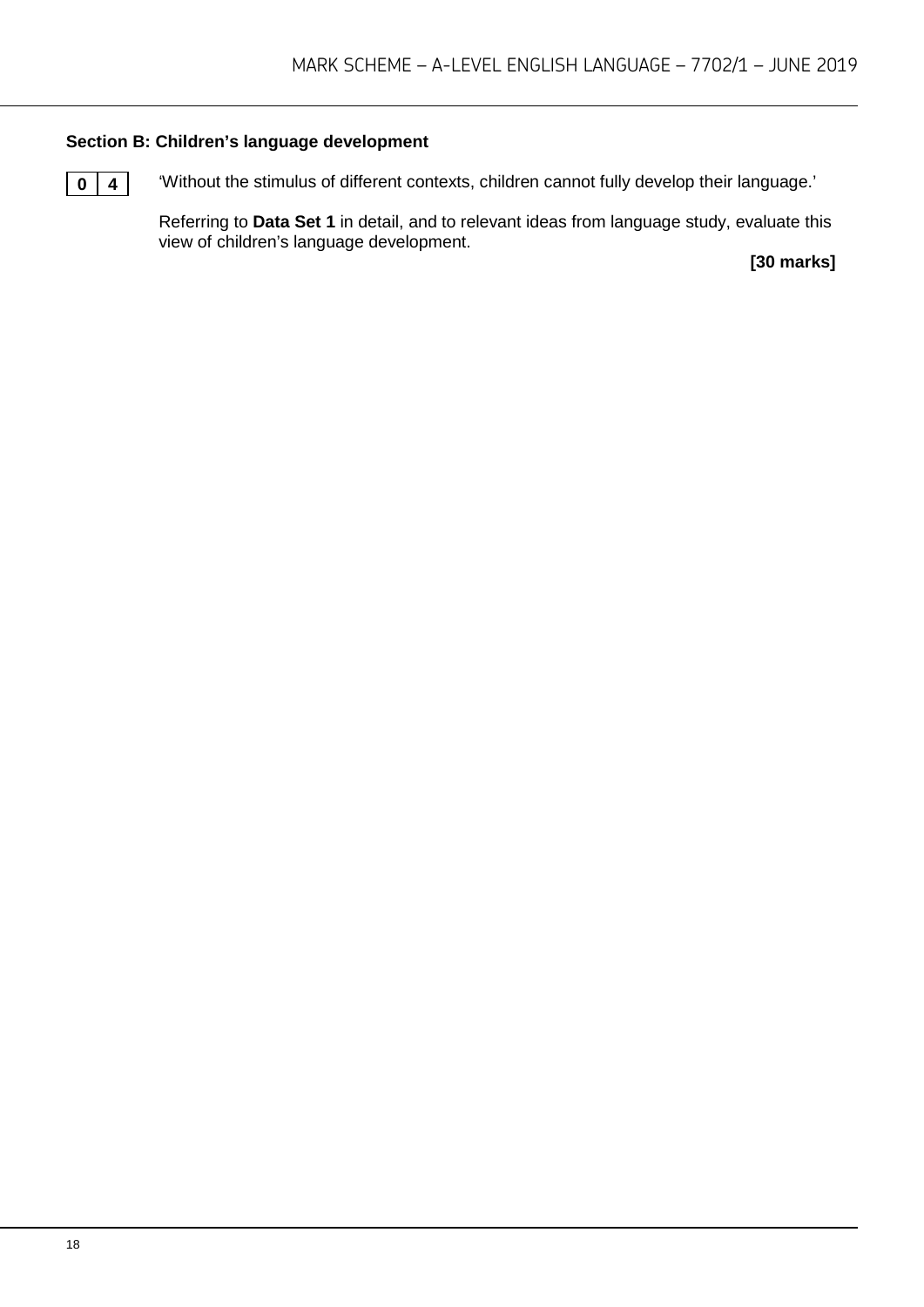|                               | AO1: Apply appropriate methods of language analysis, using associated terminology and<br>coherent written expression                                                                                                                                                                                                                 |                                                                                                                                                                                                                                                                                                                                                                           |  |
|-------------------------------|--------------------------------------------------------------------------------------------------------------------------------------------------------------------------------------------------------------------------------------------------------------------------------------------------------------------------------------|---------------------------------------------------------------------------------------------------------------------------------------------------------------------------------------------------------------------------------------------------------------------------------------------------------------------------------------------------------------------------|--|
| Level/                        | PERFORMANCE CHARACTERISTICS                                                                                                                                                                                                                                                                                                          | <b>INDICATIVE CONTENT</b>                                                                                                                                                                                                                                                                                                                                                 |  |
| <b>Marks</b>                  |                                                                                                                                                                                                                                                                                                                                      | These are examples of ways students'<br>work might exemplify the performance<br>characteristics in the question above.                                                                                                                                                                                                                                                    |  |
|                               |                                                                                                                                                                                                                                                                                                                                      | They indicate possible content and<br>how it can be treated at different<br>levels.                                                                                                                                                                                                                                                                                       |  |
| Level 5<br>$13 - 15$          | <b>Students will:</b><br>apply linguistic methods and<br>$\bullet$<br>terminology, identifying patterns and<br>complexities<br>apply different levels of language<br>$\bullet$<br>analysis in an integrated way,<br>recognising how they are connected<br>apply levels of language analysis with<br>rare errors<br>guide the reader. | Students are likely to describe features<br>such as:<br>• semantic patterns<br>• pragmatic features e.g. deixis and<br>context dependence<br>• clause types, elements and linking<br>• grammatical patterns and rules e.g.<br>question or tense formation<br>• grammatical/lexical words<br>· discourse structure.                                                        |  |
| Level 4<br>$10 - 12$          | <b>Students will:</b><br>apply linguistic methods and terminology<br>$\bullet$<br>with precision and detail<br>apply two or more levels of language<br>$\bullet$<br>analysis<br>apply levels of language analysis with<br>occasional errors<br>develop a line of argument.                                                           | Students are likely to describe features<br>such as:<br>• word classes in detail<br>• verb tenses, voice, aspect, modals<br>• phrases<br>• morphemes<br>• repetition and reformulation.                                                                                                                                                                                   |  |
| Level 3<br>$7 - 9$            | <b>Students will:</b><br>apply linguistic methods and terminology<br>$\bullet$<br>consistently and appropriately<br>label features that have value for the task<br>label features with more accuracy than<br>inaccuracy<br>communicate with clear topics and<br>$\bullet$<br>paragraphs.                                             | Students are likely to describe features<br>such as:<br>• connotations<br>semantic fields<br>• word classes<br>• verb moods<br>• turn taking<br>• prosodic features.                                                                                                                                                                                                      |  |
| Level <sub>2</sub><br>$4 - 6$ | <b>Students will:</b><br>use linguistic methods and terminology<br>inconsistently and sometimes without<br>value for the task<br>generalise about language use with<br>limited/unclear evidence<br>label features with more inaccuracy than<br>$\bullet$<br>accuracy<br>express ideas with organisation<br>emerging.                 | Students are likely to:<br>• offer only one or two descriptions, e.g.<br>a word class, a sentence function (6)<br>• discuss formality and/or complexity (5)<br>• make unsupported generalisations<br>about language used (5)<br>• use a linguistic register of very general<br>terms e.g. sentence and word (4)<br>• quote imprecisely to illustrate<br>descriptions (4). |  |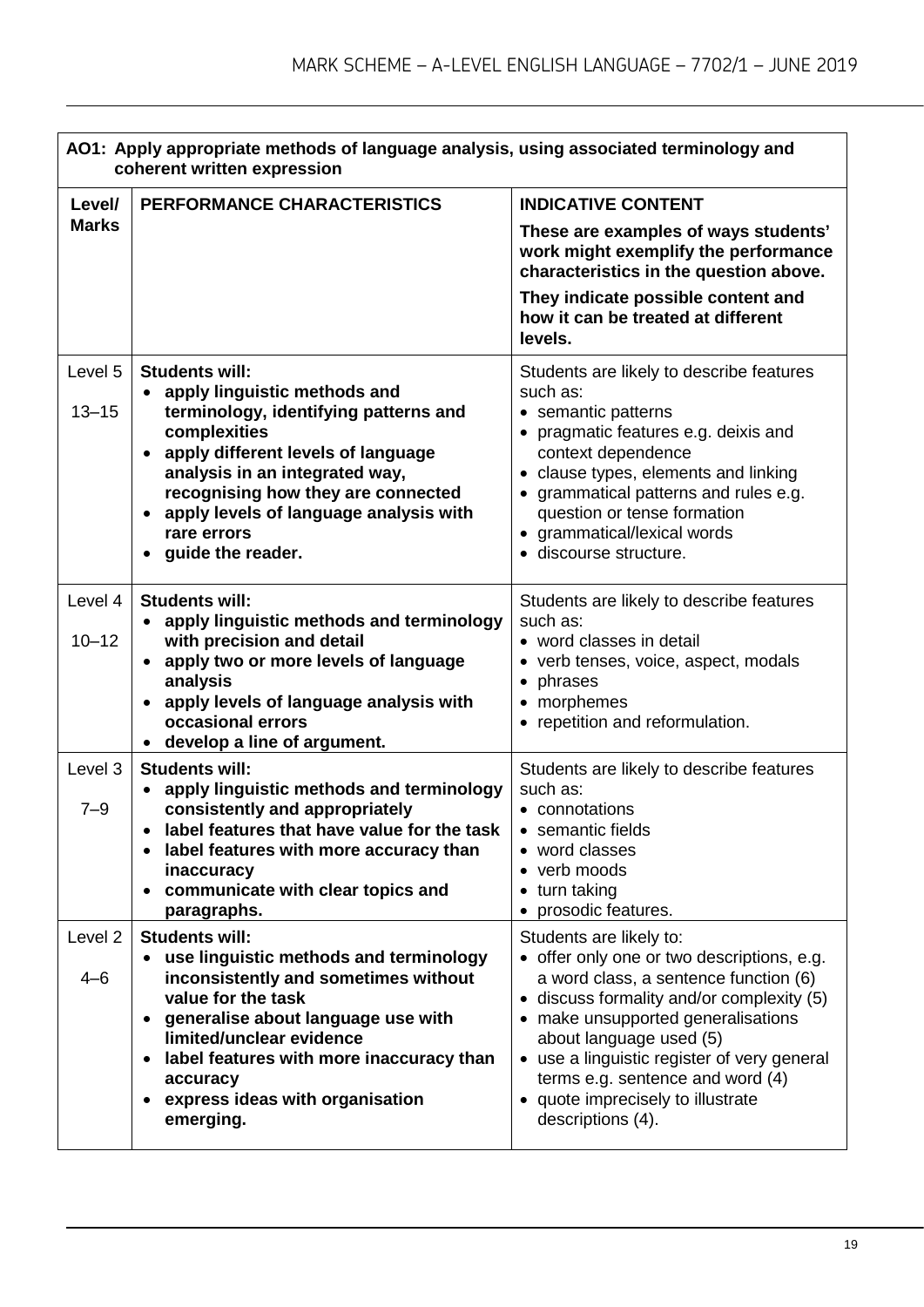| Level 1<br>$1 - 3$ | <b>Students will:</b><br>quote or identify features of language<br>without linguistic description<br>present material with limited<br>organisation. | Students are likely to:<br>• quote relevant examples without any<br>linguistic description. |
|--------------------|-----------------------------------------------------------------------------------------------------------------------------------------------------|---------------------------------------------------------------------------------------------|
| 0                  | Nothing written about the text or topic                                                                                                             |                                                                                             |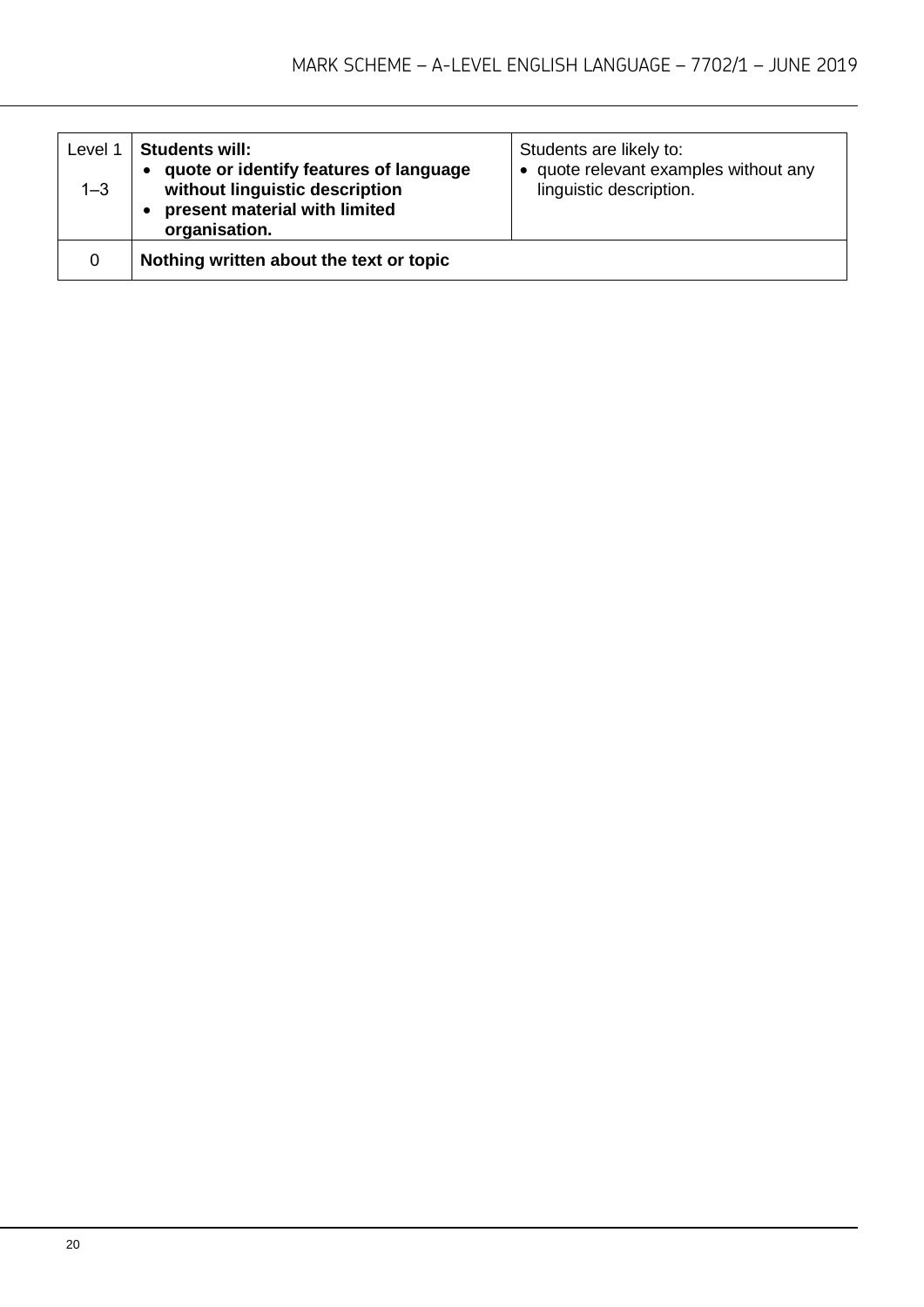| AO2: Demonstrate critical understanding of concepts and issues relevant to language use |                                                                                                                                                                                                                                     |                                                                                                                                                                                                                                                                                                                                                                                                        |  |
|-----------------------------------------------------------------------------------------|-------------------------------------------------------------------------------------------------------------------------------------------------------------------------------------------------------------------------------------|--------------------------------------------------------------------------------------------------------------------------------------------------------------------------------------------------------------------------------------------------------------------------------------------------------------------------------------------------------------------------------------------------------|--|
| Level/                                                                                  | <b>PERFORMANCE</b>                                                                                                                                                                                                                  | <b>INDICATIVE CONTENT</b>                                                                                                                                                                                                                                                                                                                                                                              |  |
| <b>Marks</b>                                                                            | <b>CHARACTERISTICS</b>                                                                                                                                                                                                              | These are examples of ways students' work might<br>exemplify the performance characteristics in the<br>question above.<br>They indicate possible content and how it can be<br>treated at different levels.                                                                                                                                                                                             |  |
| Level 5<br>$13 - 15$                                                                    | <b>Students will:</b><br>demonstrate a<br>$\bullet$<br>synthesised,<br>conceptualised and<br>individual overview of<br><b>issues</b><br>evaluate and challenge<br>views, approaches and<br>interpretations of<br>linguistic issues. | Students are likely to:<br>• evaluate and challenge different ways of explaining<br>children's language development<br>• synthesise ideas and conceptualise a view of the<br>process<br>• integrate a range of well-selected examples to<br>support/challenge ideas<br>• evaluate interactions with children and effects of context<br>e.g. gender roles, family roles, domestic routines and<br>toys. |  |
| Level 4<br>$10 - 12$                                                                    | <b>Students will:</b><br>identify and comment on<br>$\bullet$<br>different views,<br>approaches and<br>interpretations of<br>linguistic issues.                                                                                     | Students are likely to:<br>• comment on individual/physical explanations<br>• comment on cognitive and innatist explanations<br>• comment on contextual and cultural explanations<br>• comment on social interaction and play-based<br>explanations.                                                                                                                                                   |  |
| Level 3<br>$7 - 9$                                                                      | <b>Students will:</b><br>show detailed knowledge<br>$\bullet$<br>of linguistic ideas,<br>concepts and research.                                                                                                                     | Students are likely to:<br>• illustrate the role of different contexts and impact of<br>activity on talk<br>· illustrate ideas about functions of children's talk e.g.<br>imaginative, heuristic, personal etc.<br>• identify one explanation of speech development linked<br>to the task.                                                                                                             |  |
| Level <sub>2</sub><br>4–6                                                               | <b>Students will:</b><br>show familiarity with<br>linguistic ideas, concepts<br>and research.                                                                                                                                       | Students are likely to:<br>• show awareness of research by outlining theories<br>without reference to task<br>• identify examples of Erin's language and explain their<br>purpose/significance<br>• identity examples of Mum's speech and explain their<br>purpose/significance.                                                                                                                       |  |
| Level 1<br>$1 - 3$<br>0                                                                 | <b>Students will:</b><br>discuss issues<br>$\bullet$<br>anecdotally without<br>specialist linguistic<br>knowledge.<br>Nothing written about the text or topic                                                                       | Students are likely to:<br>· discuss examples of children's language development<br>without linguistic comment (3)<br>• give examples of children's language development (2)<br>· discuss children's development without specific focus on<br>language (1).                                                                                                                                            |  |
|                                                                                         |                                                                                                                                                                                                                                     |                                                                                                                                                                                                                                                                                                                                                                                                        |  |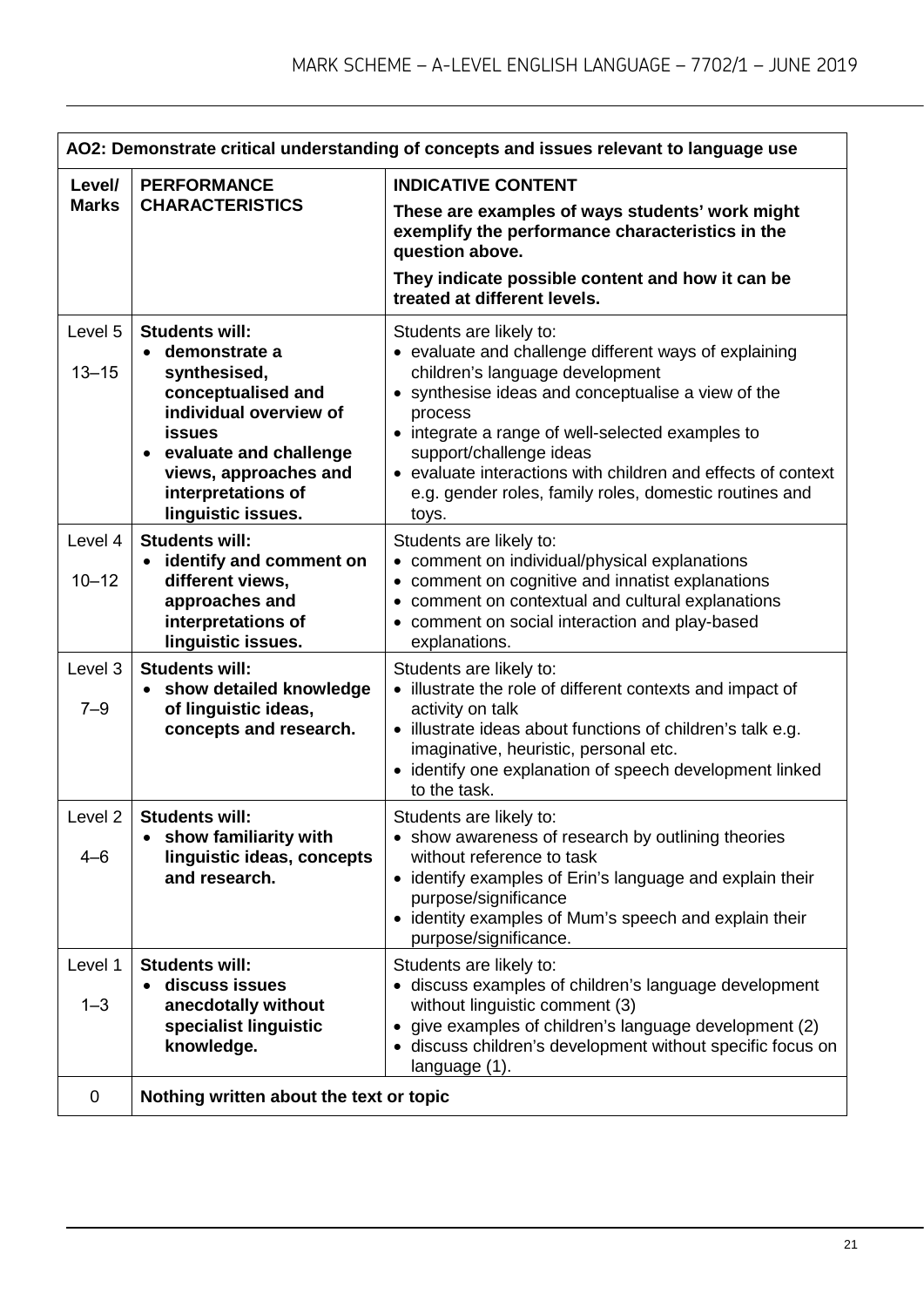**0 5** The teaching of explicit grammatical rules is the key to developing children's literacy skills.'

> Referring to **Data Set 2** in detail, and to relevant ideas from language study, evaluate this view of children's language development.

**[30 marks]**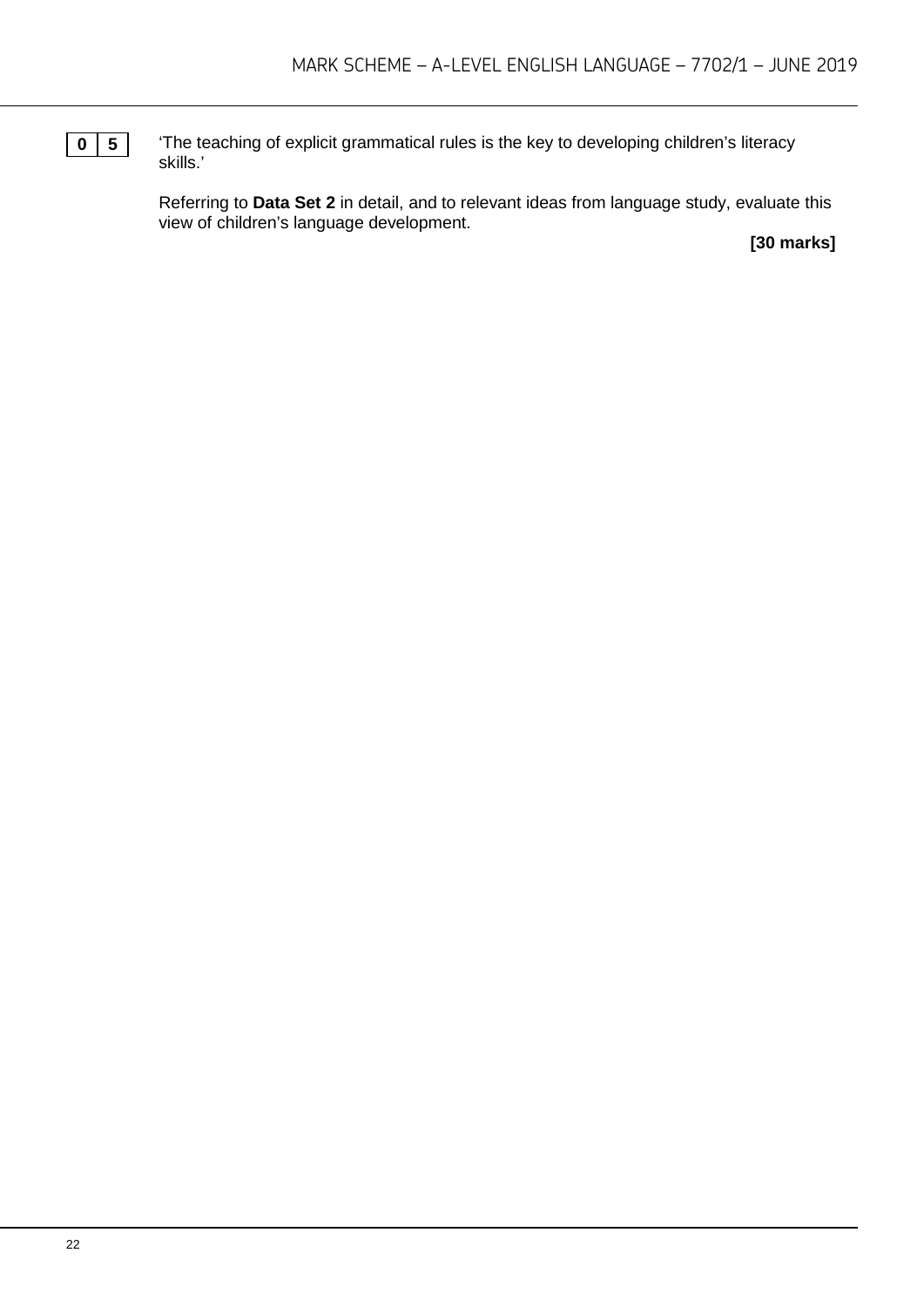|                           | AO1: Apply appropriate methods of language analysis, using associated terminology and<br>coherent written expression                                                                                                                                                                                                      |                                                                                                                                                                                                                                                                                                                                                                           |  |
|---------------------------|---------------------------------------------------------------------------------------------------------------------------------------------------------------------------------------------------------------------------------------------------------------------------------------------------------------------------|---------------------------------------------------------------------------------------------------------------------------------------------------------------------------------------------------------------------------------------------------------------------------------------------------------------------------------------------------------------------------|--|
| Level/                    | PERFORMANCE CHARACTERISTICS                                                                                                                                                                                                                                                                                               | <b>INDICATIVE CONTENT</b>                                                                                                                                                                                                                                                                                                                                                 |  |
| <b>Marks</b>              |                                                                                                                                                                                                                                                                                                                           | These are examples of ways students'<br>work might exemplify the performance<br>characteristics in the question above.<br>They indicate possible content and<br>how it can be treated at different<br>levels.                                                                                                                                                             |  |
| Level 5<br>$13 - 15$      | <b>Students will:</b><br>• apply linguistic methods and<br>terminology, identifying patterns and<br>complexities<br>apply different levels of language<br>$\bullet$<br>analysis in an integrated way,<br>recognising how they are connected<br>apply levels of language analysis with<br>rare errors<br>guide the reader. | Students are likely to describe features<br>such as:<br>• semantic patterns<br>• pragmatic features e.g. deixis and<br>context dependence<br>• sentence and clause types, elements<br>and linking<br>• grammatical patterns and rules e.g.<br>agreement, plurality, tense formation<br>• grammatical/lexical words<br>· discourse structure.                              |  |
| Level 4<br>$10 - 12$      | <b>Students will:</b><br>apply linguistic methods and terminology<br>$\bullet$<br>with precision and detail<br>• apply two or more levels of language<br>analysis<br>apply levels of language analysis with<br>occasional errors<br>develop a line of argument.                                                           | Students are likely to describe features<br>such as:<br>• word classes in detail<br>• verb tenses, voice, aspect, modals<br>• phrases<br>• morphemes<br>• grapheme/phoneme relation.                                                                                                                                                                                      |  |
| Level 3<br>$7 - 9$        | <b>Students will:</b><br>• apply linguistic methods and terminology<br>consistently and appropriately<br>label features that have value for the task<br>label features with more accuracy than<br>inaccuracy<br>communicate with clear topics and<br>paragraphs.                                                          | Students are likely to describe features<br>such as:<br>connotations<br>• semantic fields<br>• word classes<br>• verb moods<br>• graphological features<br>• orthography and punctuation.                                                                                                                                                                                 |  |
| Level <sub>2</sub><br>4–6 | <b>Students will:</b><br>• use linguistic methods and terminology<br>inconsistently and sometimes without<br>value for the task<br>generalise about language use with<br>$\bullet$<br>limited/unclear evidence<br>label features with more inaccuracy than<br>accuracy<br>express ideas with organisation<br>emerging.    | Students are likely to:<br>• offer only one or two descriptions, e.g.<br>a word class, a sentence function (6)<br>• discuss formality and/or complexity (5)<br>• make unsupported generalisations<br>about language used (5)<br>• use a linguistic register of very general<br>terms e.g. sentence and word (4)<br>• quote imprecisely to illustrate<br>descriptions (4). |  |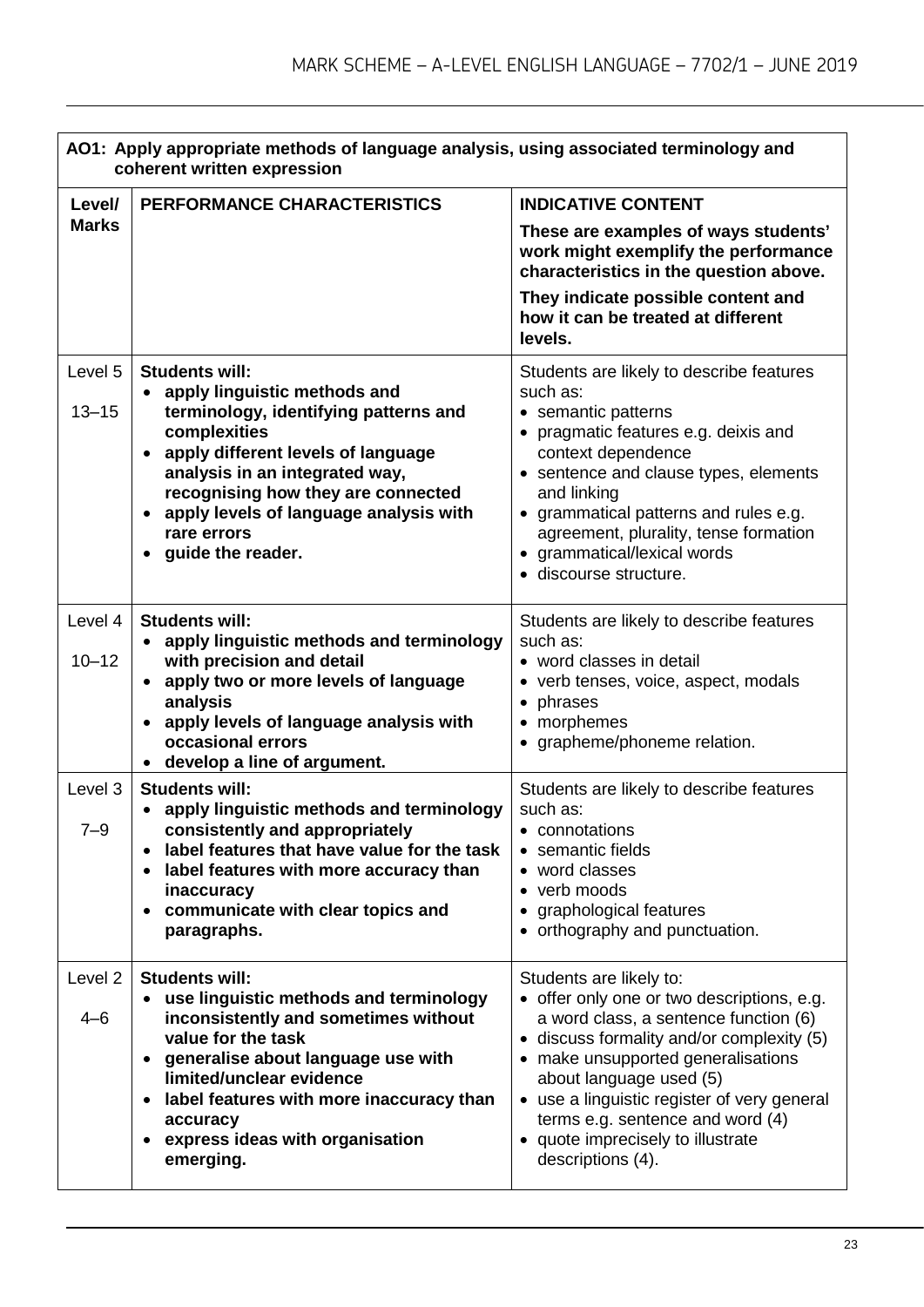| Level 1<br>$1 - 3$ | <b>Students will:</b><br>quote or identify features of language<br>without linguistic description<br>present material with limited<br>organisation. | Students are likely to:<br>• quote relevant examples without any<br>linguistic terminology. |
|--------------------|-----------------------------------------------------------------------------------------------------------------------------------------------------|---------------------------------------------------------------------------------------------|
| 0                  | Nothing written about the text or topic                                                                                                             |                                                                                             |